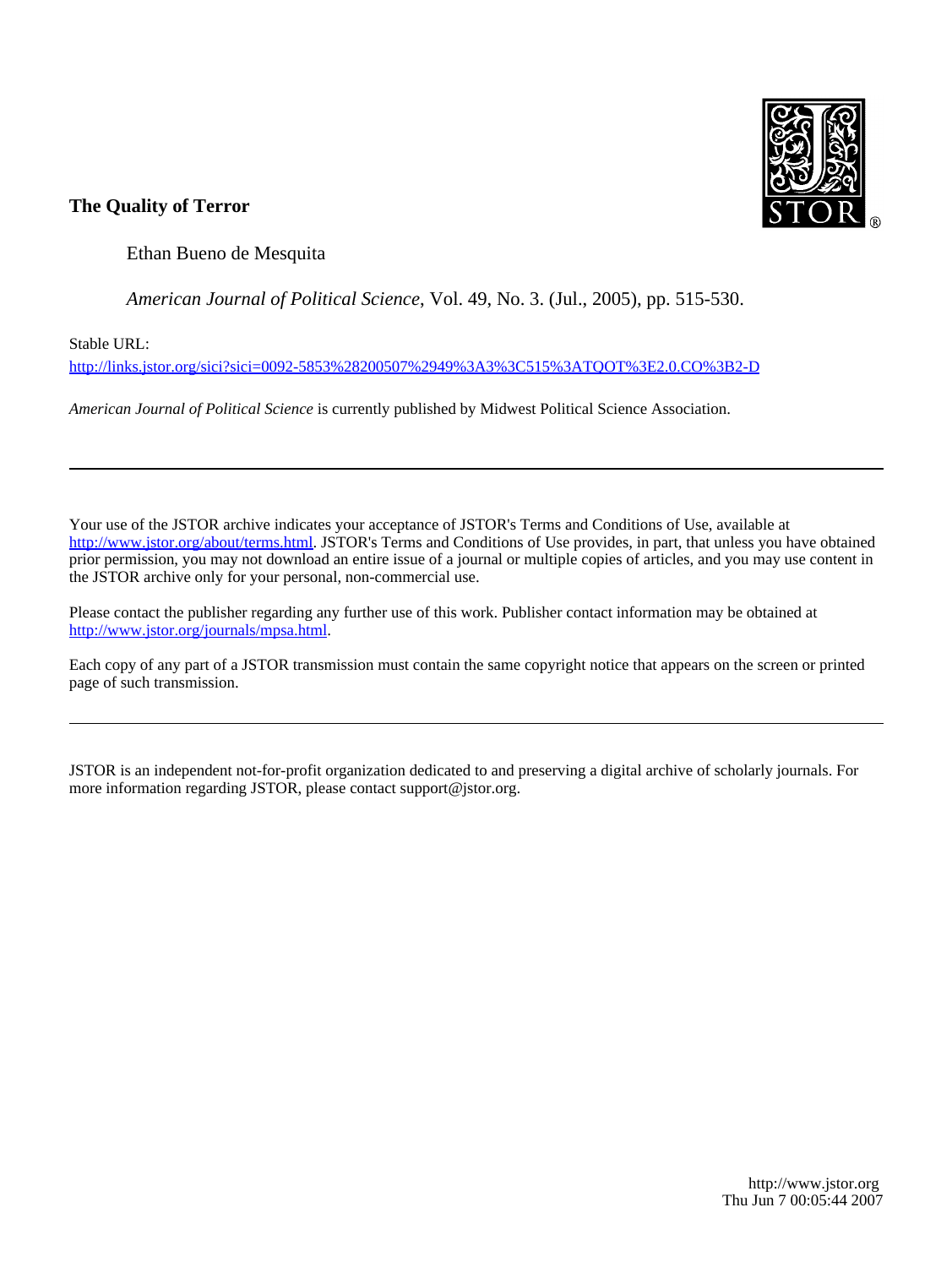# **The** Quality **of Terror**

# **Ethan Bueno de Mesquita** Washington University

*I* present a model of the interaction between a government, a terrorist organization, and potential terrorist volunteers in *which, as a result of an endogenous choice, individuals with low ability or little education are most likely to volunteer to join the terrorist organization. However, the terrorist organization screens the volunteers for quality. Consequently, the model is consistent with two seemingly contradictory empirical findings. Actual terrorist operatives are not poor or lacking in education. And yet lack of econornic opportunity and recessionary economies are positively correlated with terrorism. The model also endogenizes the effect of government counterterrorism on mobilization. Government crackdowns have competing effects on mobilization: they decrease the ability of terrorists to carry out effective attacks (making mobilization less attractive),* and they foment ideological opposition to the government and impose negative economic externalities (making mobilization *more attractive). This provides conditions under which government crackdowns increase or decrease mobilization.* 

by Hassan (2001) terminants of mobilization.

 $A<sub>frac</sub>$ **Example 1** factors are important determinants of vio-<br>lead tunity, and opposition to the government play important<br>lead to tunity, and opposition to the government play important<br>lead to tunity, and opposition to the gove Muller and Seligson 1987). Surprisingly, empirical join a terrorist group. In particular, as a result of an enfindings demonstrate that terrorist operatives tend dogenous choice between economic activity and terrorist not to be from societies' worst-off socioeconomic mobilization, individuals with low ability or little educagroups (Berrebi 2003; Krueger and Maleckova 2003; tion (and consequently few economic opportunities) and Russell and Miller 1977). Terrorists, rather, have levels strong antigovernment dispositions are most likely to vol-<br>of educational attainment that are at or slightly above the unteer to become terrorists. However, the ter societal mean and are less likely to live in poverty than nization wants to recruit only the most effective, highly the average person. Krueger and Maleckova (2002, 2003) skilled terrorists. This is because higher ability, better edclaim that this casts serious doubt on the strength of the ucated people are more likely to succeed at the demanding causal influence of economic conditions on mobilization. tasks required of a terrorist operative. Consequently the In this article, I suggest an alternative explanation. Ter- terrorist organization screens the volunteers. rorist organizations screen volunteers and select the most This model is consistent with a variety of empirical competent to become operatives. If screening takes place, findings. It explains Russell and Miller's (1977), Krueger one cannot reach conclusions about the composition of and Maleckova's (2003), and Berrebi's (2003) discov-

*Our biggest problem is the hordes of young men* studying only those who actually do become terrorists. *who beat on our doors, clamoring to be sent. It is* Building on this idea I argue that the relatively high lev*difficult to select only a few. Those whom we turn* els of educational attainment and economic opportunity *away return again and again, pestering us, pleading* that characterize terrorist operatives, and a variety of other *to be accepted.* empirical findings, can be better explained with a model -A senior member of Hamas as reported that takes both ideology and economics seriously as de-

I present a model of the interaction between a governlong research tradition in political science ment, a terrorist organization, and a population of terror-<br>argues that both ideological *and* economic ist sympathizers in which education or economic opporargues that both ideological *and* economic ist sympathizers in which education or economic oppor-<br>factors are important determinants of vio-<br>tunity and opposition to the government play important roles in determining whether an individual volunteers to mobilization, individuals with low ability or little educaunteer to become terrorists. However, the terrorist orga-

the pool of those who are *willing to become terrorists* by eries regarding the socioeconomic origins of terrorist

*American Journal of Political Science,* Vol. *49,* No. 3, July 2005, Pp. 515-530

 $\odot$ 2005 by the Midwest Political Science Association **ISSN 0092-5853** ISSN 0092-5853

Ethan Bueno de Mesquita is assistant professor of political science, CB 1063, Washington University, 1 Brookings Drive, St. Louis, MO 63130 (ebuenode@artsci.wustl.edu).

I have benefited from the comments of Scott Ashworth, Claude Berrebi, Mia Bloom, Bruce Bueno de Mesquita, Eric Dickson, Amanda Friedenberg, David Andrew Singer, Matthew Stephenson, and seminar participants at New York University, Princeton, the University of California Institute on Global Conflict and Cooperation, and Washington University. All errors are my own.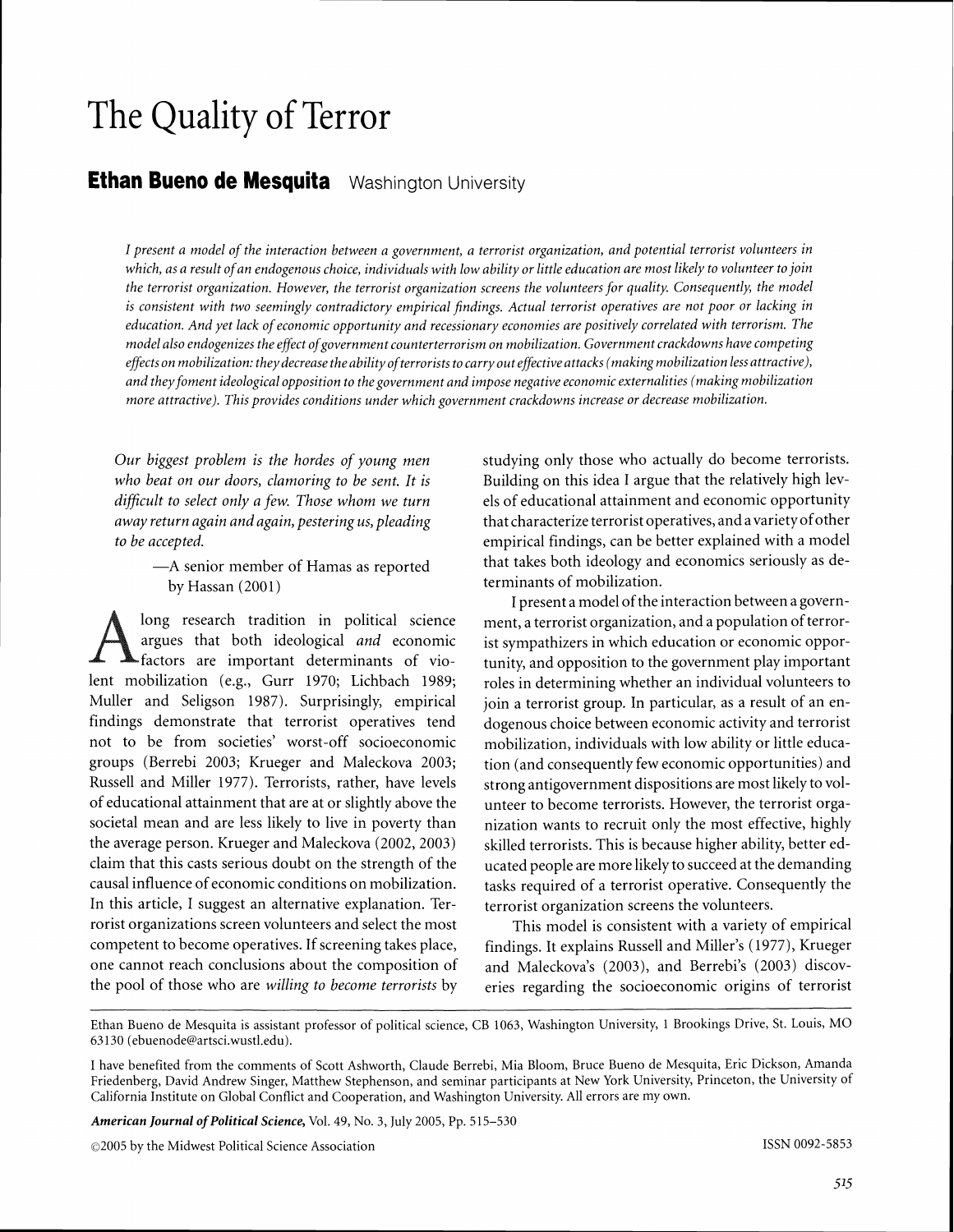operatives. Further, a hypothesis derived from this model, that does not follow from the alternative theory that economics are not an important determinant of terrorism, is that economic contractions will be associated with increased violence because decreased economic opportunity will make more people willing to mobilize and will increase the pool of high-quality recruits. This is consistent with recent empirical findings that show that economic downturns are correlated with increases in terrorism (Blomberg, Hess, and Weerapana 2004; Drakos and Gofas 2004; Honaker 2004).

The model also addresses the impact of government crackdowns on mobilization. The government engages in crackdowns in order to prevent terrorist attacks. These counterterrorist crackdowns have competing effects. They decrease the ability of terrorists to carry out effective attacks. However, they also ideologically inflame and impose negative economic externalities on the terrorists' sympathizers, making individuals more willing to mobilize.<sup>1</sup> The government faces a trade-off; it must balance the security benefits of counterterrorism against the costs in terms of mobilizing potential terrorists.

By explicitly modeling the mobilization decision and the effects of counterterrorism, I provide an endogenous explanation of conditions under which government counterterror crackdowns will increase or decrease terrorist mobilization. This allows me to address the variance that exists in empirical cases of mobilization responses to government crackdowns (Crenshaw 1991; Francisco 1995; Ross and Gurr 1989).

The model also has implications for the composition of spending by terrorist organizations, when governments might adopt overly or underly stringent counterterrorism policies, and whether economic development aid policies are likely to reduce the threat of terrorism.

# **Empirical Regularities and Competing Models**

Recent empirical work has offered new insight into how various factors impact mobilization for terrorist organizations. As mentioned, Krueger and Maleckova (2003) and Berrebi (2003) report that the terrorist operatives associated with several Middle Eastern terrorist groups tend not to be from the lowest socioeconomic groups. Rather, terrorists have average or even slightly better than average educations and are less likely to live below the poverty line than the population in general. This finding is consistent with earlier studies of the composition of European terrorist organizations (Russell and Miller 1977).

'DeNardo (1985, especially 232-35) provides a related discussion.

Krueger and Maleckova also examine survey data that measures support for terrorism among Palestinians. They find that support for suicide bombings is more or less constant across socioeconomic groups, which they argue supports the contention that economics is not a major causal factor in terrorist mobilization.

While Krueger and Maleckova mention the possibility that terrorist organizations select for high-skill operatives, they favor a different interpretation of their data. They argue that economic deprivation is not a major determinant of terrorist mobilization, writing:

A careful review of the evidence provides little reason for optimism that a reduction in poverty or an increase in educational attainment would, by themselves, meaningfully reduce international terrorism. Any connection between poverty, education, and terrorism is indirect, complicated, and probably quite weak. (Krueger and Maleckova 2002)

And, indeed, they advise policymakers to beware of pursuing policies of economic development in the hopes of curtailing terrorist violence (Krueger and Maleckova 2002, 2003). This argument has gained considerable currency in the press and policy circles. For instance, the noted economist Robert Barro, writing in Business Week, stated the following based on Krueger and Maleckova's work: "it is naive to think that increases in income and education will, by themselves, lower international terrorism" (Barro 2002).

Other relevant evidence on the relationship between economics and terrorism is discussed by both Blomberg, Hess, and Weerapana (2004) and Drakos and Gofas (2004) who report that economic contractions are positively correlated with increased terrorist violence.<sup>2</sup> Similarly, Honaker (2004), in the first study to disaggregate Catholic and Protestant data, reports that increases in Catholic unemployment lead to increases in Republican violence and increases in Protestant unemployment lead to increases in Loyalist violence.

Another relevant empirical fact has to do with the variable effect of government crackdowns on mobilization in support of terror (Crenshaw 1991; Francisco 1995; Ross and Gurr 1989). In different situations, crackdowns can increase or decrease such support. For instance, Israeli counter terror measures such as border closings and bombings have inflamed Palestinian public opinion

<sup>&</sup>lt;sup>2</sup>Both of these studies examine economic conditions in the *target* country. In the latter study the majority of incidents are domestic. Thus, the terrorists are subject to the economic conditions within the target country.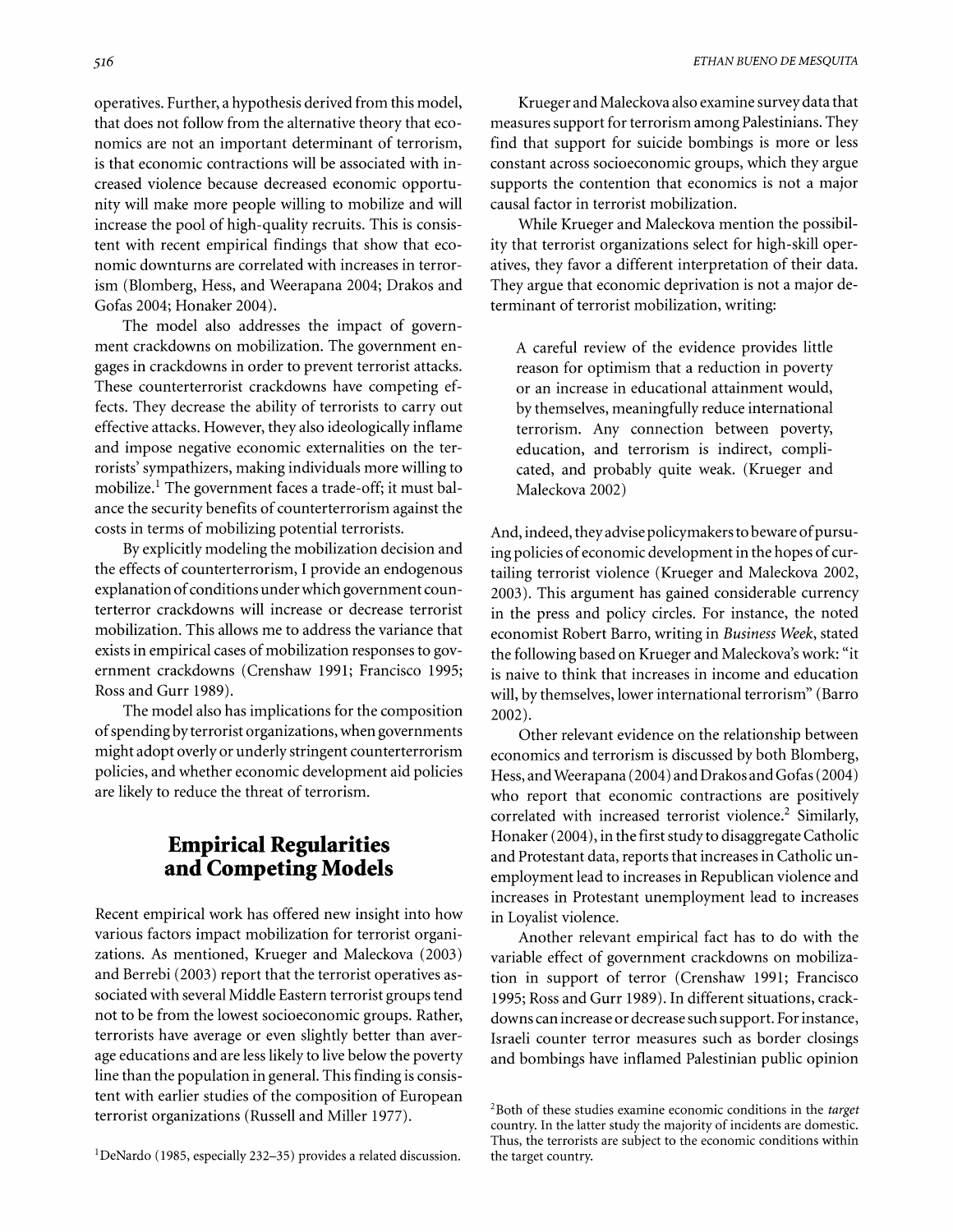and mobilized support for militants (Bloom 2004), while Spanish government crackdowns against Basque separatists in the 1980s coincided with a decrease in support for the Basque terrorist organization ETA (Clark 1990; Funes 1998).

While existing models provide insight into many of these phenomena, none are consistent with this full range of empirical results. Krueger and Maleckova's (2003) contention that economics are not a major determinant of terrorism is difficult to reconcile with the finding that economic contractions are correlated with increases in terrorist violence. Blomberg, Hess, and Weerapana (2004) offer a model in which people mobilize in response to economic dissatisfaction. However, the Blomberg, Hess, and Weerapana account does not consider screening for quality. As such, their model is not designed to explain the relatively high socioeconomic status among terrorist operatives. Further, neither of these arguments addresses the impact of government crackdowns on mobilization.

Models that do consider the effect of government counterterrorism policy have tended either to assume that crackdowns always increase mobilization (de Figueiredo and Weingast 2001; Rosendorff and Sandler 2004; Wilkinson 1986) or have ignored this effect and argued that crackdowns play only a counterterror role that decreases violence (Bueno de Mesquita 2005; Sandler, Tschirhart, and Cauley 1983). Consequently, these models cannot account for the variance in mobilization responses. One notable exception is Lichbach (1987), which focuses on the consistency of government policies over time to explain the variance in mobilization responses. Lichbach's model, however, does not consider economic mobilization and so cannot address the economic evidence discussed above.

In the next section I present a formal model that accounts for all of the empirical regularities discussed above. In the following two sections I first discuss evidence for the verisimilitude of the assumptions and dynamics underlying the model and then consider the evidence mentioned above and additional empirical findings regarding the effect of economic conditions on mobilization, the allocation of scarce resources by terrorist organizations, and the impact of government crackdowns on mobilization in greater detail with reference to the results generated by the model.

## **The Model**

Consider a model of the relations between three actors: the government  $(G)$ , a terrorist organization  $(T)$ , and a group of potential terrorists which is a subset of a population. The potential terrorists are conceptualized as the portion of the population that is sympathetic to the terrorists' goals and would consider engaging in terrorist activity. They will, henceforth, be referred to as sympathizers. The government seeks to minimize the amount of terrorist violence perpetrated on its citizens through counterterrorism policies, while the terrorist organization pursues its goals through violence. Each sympathizer must individually choose whether to attempt to join the terrorist organization or pursue economic activities.

The game is played as follows. The government chooses the extent to which it will crack down in an attempt to prevent terrorist attacks. The crackdown might take the form of closing borders, imposing curfews, bombing areas thought to house terrorists, infiltrating terrorist organizations, disrupting terrorist finance networks, or a host of other tactics. These crackdowns have several effects. First, they decrease the effectiveness of terrorist attacks. This may be because they improve the government's probability of preventing attacks or because they force the terrorists to shift tactics away from their most-preferred tactic to some less efficacious tactic where government counterterror has less impact (Enders and Sandler 1993; Francisco 1995,1996). Second, they impose negative economic externalities and increase the sympathizers' antigovernment disposition. The negative economic externalities may be the result of border closings that restrict access to jobs and markets, the creation of uncertainty that diminishes investment, the destruction of economically vital infrastructure, or a variety of other factors.<sup>3</sup> The increase in ideological opposition to the government may be due to loss of freedom, violations of civil liberties, or humiliation.

Following the government's decision, each sympathizer decides whether to engage in economic activity or to volunteer for the terrorist organization. The terrorist organization then chooses operatives from the volunteers and engages in terrorism.

The extent of the government's crackdown is  $a \in$  $[0, \bar{a}]$ . The economic damage caused by a crackdown is described by a random variable  $\tau(a)$  distributed according to a distribution with distribution function *T(a)*  which is strictly increasing on its support  $-[0, 1]$  – and has density  $t(a)$ .  $\tau$  will be interpreted as the fraction by which productive capacity is diminished due to government crackdowns. I assume that if  $a' > a$  then  $T(a')$  firstorder stochastically dominates  $T(a)$ . The expected level of economic damage from a level of counterterror a is  $\bar{\tau}(a) = \int_0^1 \tau t(a) d\tau$ . The first-order stochastic dominance

<sup>&</sup>lt;sup>3</sup> Later, I consider the implications if crackdowns have positive economic effects.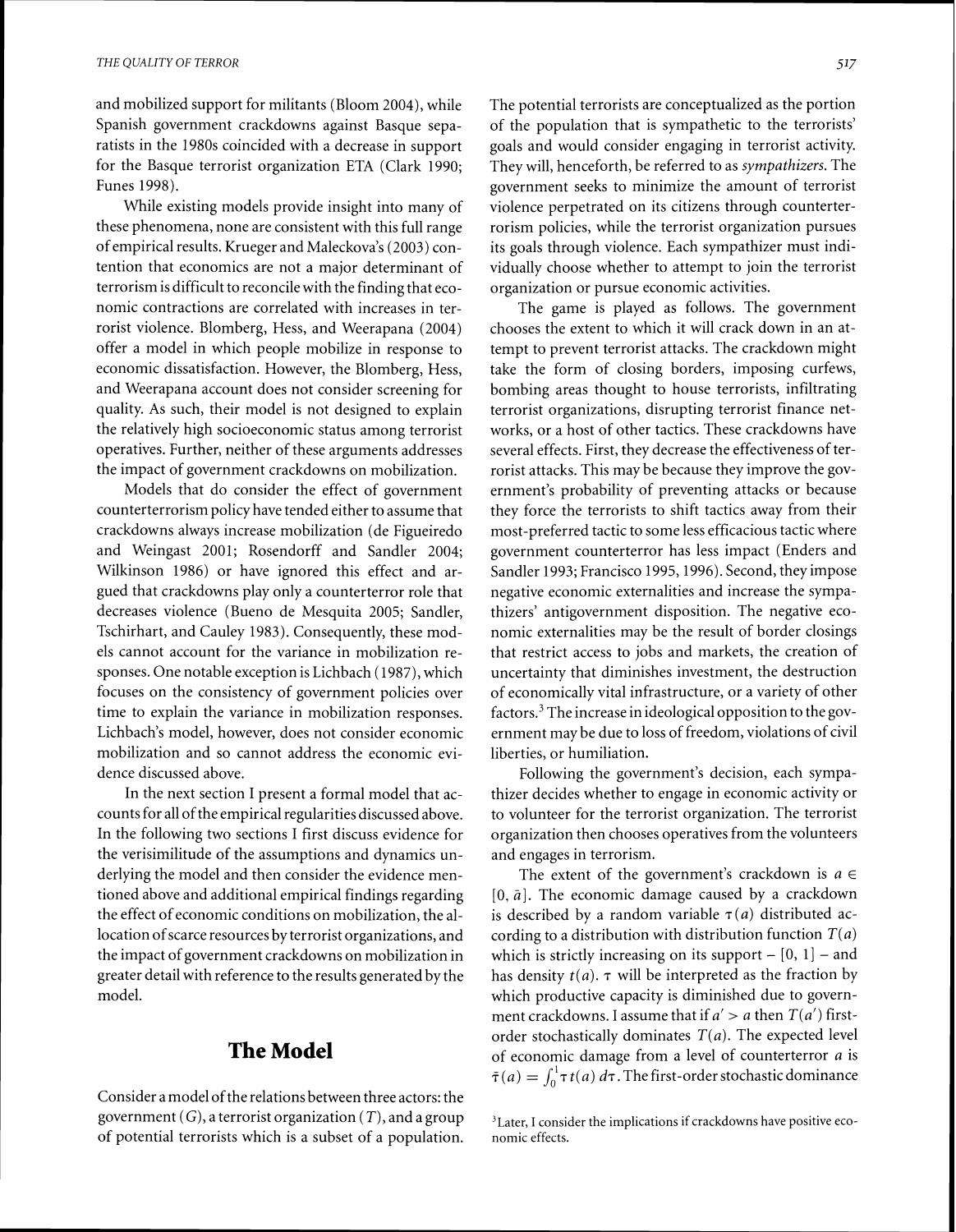relationship implies that the expected level of economic damage is strictly increasing in the extent of government crackdowns.

The sympathizers have to decide whether to engage in economic activity or volunteer for the terrorist organization. A sympathizer  $i$  is characterized by his or her type  $\theta_i \in \mathbb{R}^+$ . The types are distributed according to some continuous, strictly increasing cdf  $\Theta(\cdot)$ . I assume that the distribution of types among the sympathizers is the same as the distribution of types among the population as a whole. While this is clearly a simplifying assumption, support is provided by the findings of Krueger and Maleckova (2003), who report that the level of support for terrorism among Palestinians is constant across socioeconomic groups. Below I discuss the implications for the model if this assumption is relaxed.

Type is positively correlated with economic opportunity. It can be thought of as innate ability, educational attainment, or some combination of these and other factors. The key assumption is that an individual's type is positively correlated both with economic opportunity and with the ability to carry out the difficult and often complicated tasks associated with being a terrorist. The realism of this assumption is discussed in detail below.

An individual **i** gains utility from engaging in economic activity given by:

$$
U_i^e = (1 - \tau(a)) f(\gamma, \theta_i)
$$

where  $f(\cdot)$  is increasing, concave in  $\gamma$  and  $\theta_i$ , and represents the utility from economic gains.  $\gamma$  is a parameter that accounts for factors—beyond personal characteristics ( $\theta_i$ ) and the effects of government crackdowns ( $\tau$ )-that influence economic opportunity, such as the general state of the economy. I further assume that  $f(\gamma, 0) =$ 0 for all  $\gamma$ . That is, the absolutely lowest ability people  $(\theta = 0)$  have no economic opportunity.

An individual receives two types of benefits from becoming a terrorist. The first is an ideological benefit having to do with fighting back against a regime blamed for the loss of freedom, dignity, and rights. This benefit is an increasing function of government crackdowns given by  $e(a)$ , where  $e(\cdot)$  is positive for all a and  $e'(\cdot) > 0$ . This captures the idea that crackdowns can ideologically inflame sympathizers against the government. $4$ 

The second benefit an individual receives from joining a terrorist organization is a function of his or her effectiveness and success as a terrorist. In particular, in-

dividuals have a greater preference for being a terrorist if they are likely to be successful at furthering the organization's goals or if they have a chance of being promoted within the organization (Adams 1987). Further, terrorist operatives are often financially compensated by terror organizations. Such compensation is also likely to be increasing in ability (this is explored in greater depth later). I also assume that the expected payoff from success as a terrorist is decreasing in the level of government counterterror. The greater the level of counterterror, the less likely any individual is to carry out successful attacks. Consequently, this payoff is given by  $u(a, \theta_i)$ , where  $u(\cdot)$ is nonnegative for all a and  $\theta$ ,  $\frac{\partial u}{\partial \theta} > 0$ ,  $\frac{\partial u}{\partial a} < 0$ , and  $u(\cdot)$ is concave. Thus, in total, an individual who becomes a terrorist gains utility<sup>5</sup>:

$$
U_i^v = e(a) + u(a, \theta_i).
$$

I also assume that  $\frac{\partial f}{\partial \theta} / \frac{\partial u}{\partial \theta}$  is increasing in  $\theta$ .<sup>6</sup> Recall that both  $f(\cdot)$  and  $u(\cdot)$  are concave—the marginal product of ability is decreasing for both economic and terrorist activity. The assumption states that the marginal product of ability decreases faster in terrorist activity than economic activity. An intuitive reason this condition might hold is that in the diverse economic sphere people can sort themselves into exactly those areas that best exploit their particular abilities. The same level of flexibility is unlikely to exist within a terrorist organization since there is a smaller range of activities into which people can be sorted. Consequently, the positive effect on marginal productivity of an increase in ability declines more rapidly for terrorist operatives than for economic agents. This assumption will be employed as a sufficient condition to assure that if a person of some ability level finds that economic activity becomes more attractive relative to terrorist activity as his or her ability increases, then a person of even higher ability will also find this to be true.

Individuals do not know how many operatives the terrorist organization is looking for and can volunteer costlessly.' Thus, sympathizers volunteer for the terrorist organization if they prefer terrorist activity to economic activity, even if they will not ultimately be accepted.

<sup>&</sup>lt;sup>4</sup>Note that this is not the same as assuming that crackdowns always increase mobilization. One of the points to be made later is that, even though crackdowns may create ideological incentives to mobilize, other factors, such as deterrence, can sometimes offset such effects.

<sup>&</sup>lt;sup>5</sup> Notice that there is no collective action problem, Lichbach's (1995, 1996) "rebels dilemma," in this specification. As Lichbach points out, there are many ways that insurgent organizations solve collective action problems including some of the ones discussed above.

<sup>&</sup>lt;sup>6</sup>Technically, this assumption assures that the utility functions associated with terrorism and economic activity have the necessary single-crossing relationship.

 $7$ This assumption of costlessness could be easily relaxed. The cutpoint for willingness to volunteer would shift down but no comparative statics would change.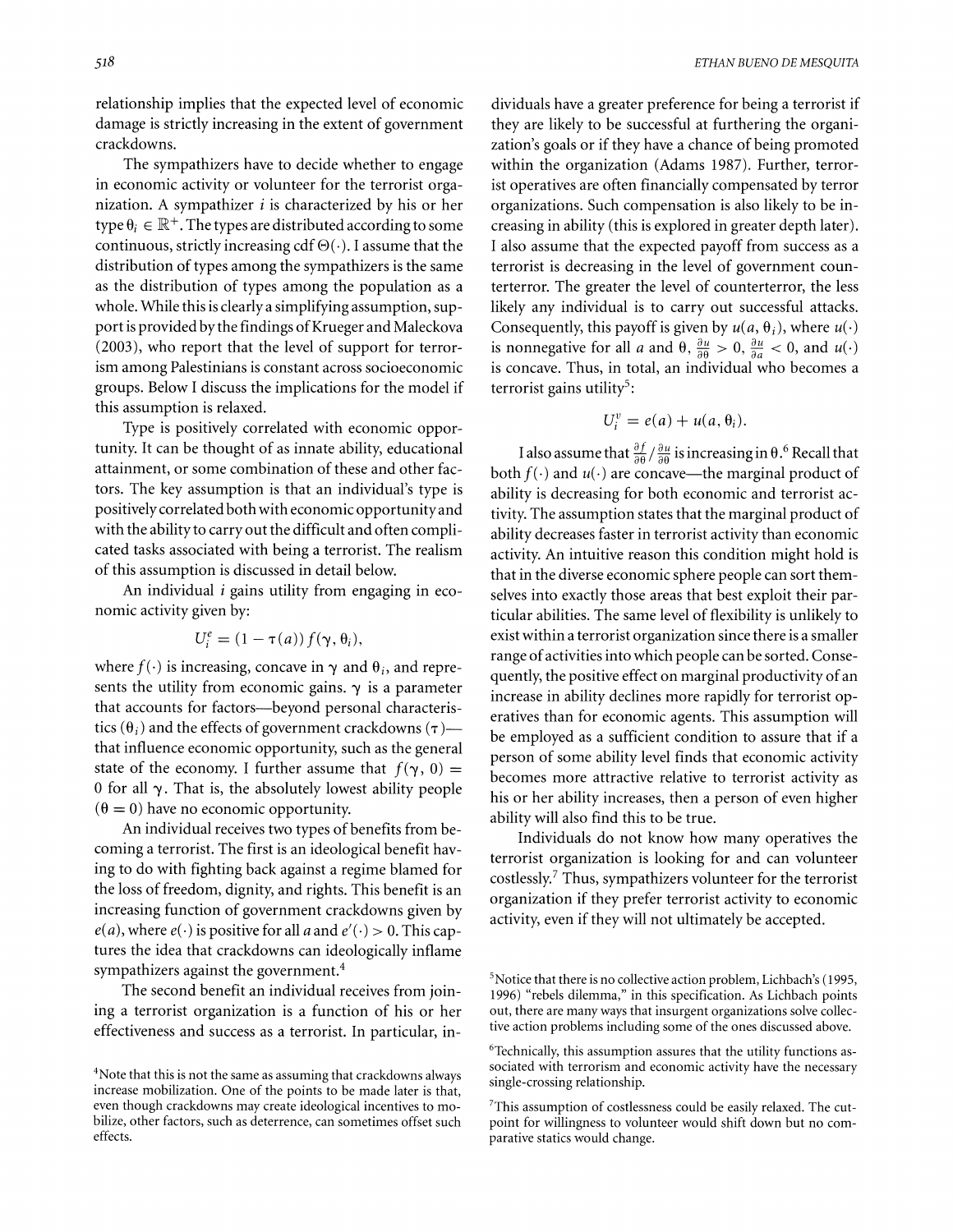The terrorist organization chooses a group of terrorists from the volunteers. The number of operatives accepted is taken to be exogenous. $8$  I assume that the terrorist organization can observe the type of volunteers by screening for things such as educational attainment. The average quality of an accepted operative is denoted  $\bar{\theta}$ .

In addition to accepting volunteers the terrorist organization invests resources  $r$  in costly terrorist activity. The impact of terrorist violence is a function of the amount of resources devoted to terror, the average quality of the terrorists, and the level of counterterror. It is given by  $v(r, \theta, a)$ .  $v(\cdot)$  is increasing and concave in both r and  $\bar{\theta}$ while it is decreasing and concave in a. That is, terrorist violence is increasing and has decreasing marginal returns in both quality and resource allocation. It is decreasing in the level of counterterror both because counterterror may improve the probability of preventing terror attacks and because counterterror leads terrorists to shift tactics to ones less affected by crackdowns (Enders and Sandler 1993; Francisco 1995, 1996). Finally, I assume that  $\frac{\partial^2 v(r, \tilde{\theta})}{\partial r \partial \tilde{\theta}} > 0$  and  $\frac{\partial^2 v(r, \tilde{\theta})}{\partial r \partial \theta} < 0$ . The intuition here is that investments in terrorism are more productive the higher the quality of operatives and less efficient the greater the level of counterterror.

I do not explicitly model how terrorism benefits the terrorist organization. Different terrorist organizations employ terrorist tactics for a variety of reasons. For instance, terror may be useful for attempting to overthrow a regime (e.g., the Russian revolutionary terrorist organization Narodnaya Volya), seeking national selfdetermination (e.g., the ETA in Spain, the Irgun in British Mandate Palestine, and Hamas), garnering media attention (e.g., the FLQ's demand to read its manifesto on the radio in exchange for releasing hostages), signaling strength, or for a host of other goals.<sup>9</sup> By not specifying a particular goal for the terrorist organization, the model remains general enough to address a variety of terrorist conflicts (see Pape (2003) for a discussion of terrorism as a strategic tool).

There are opportunity costs associated with devoting scarce resources to political violence given by  $c(r)$ , where  $c(\cdot)$  is increasing and strictly convex. These opportunity costs exist because terrorist organizations require resources for costly nonviolent activities. For instance, Hamas has an extensive network of social welfare and health care organizations (Mishal and Sela 2000), the IRA provides vigilante police services for the Catholic population of Northern Ireland (Silke 1999), and the Irgun smuggled Jews from Europe into Palestine during the Second World War (Bell 1977).

The terrorist organization's overall expected utility is given by:

$$
U^T = v(r, \bar{\theta}, a) - c(r)
$$

The government seeks to avoid terrorist attacks. It also bears a cost for engaging in counterterror given by  $k(a)$ , where  $k(\cdot)$  is increasing and convex. The government's utility, then, is given by:

$$
U^G = -v(r, \bar{\theta}, a) - k(a)
$$

## **Equilibrium**

As is standard I solve the game starting at the end. I begin by looking at the terrorist organization's problem.

#### **Recruitment and Investment**

Once the terror organization has chosen its operatives (which determines  $\bar{\theta}$ ), it solves the following maximization problem:

$$
\max_{r} v(r, \bar{\theta}, a) - c(r)
$$

Since the objective function is concave, the first order condition characterizes the optimum:

$$
\frac{\partial v(r^*, \bar{\theta}, a)}{\partial r} = c'(r^*)
$$
 (1)

The left-hand side of Equation (1) represents the marginal benefit to the terrorist organization of increasing the level of resource commitment. The right-hand side represents the marginal opportunity costs of increasing the level of resource commitment. Setting these equal implicitly defines the optimal level of resource commitment:  $r^*(a, \bar{\theta}).$ 

The first fact to note about the terror organization's behavior is that the amount of resources devoted to terrorism is increasing in the quality of the operatives. That is, the more competent the terrorist operatives, the more resources the terror organization is willing to devote to supporting terror attacks. This result is summarized in the following remark.

<sup>&#</sup>x27;An interesting extension would endogenize demand for operatives. In the current model demand for terrorism is endogenous but not demand for operatives, which would add considerable analytic complexity.

<sup>&#</sup>x27;Two important articles, Overgaard (1994) and Lapan and Sandler (1993), address the idea that terrorist violence signals information about a terrorist organization's strength in terms of resources, personnel, or resolve. In both of these articles, terrorist organizations that are better off engage in more violence. Thus, these models are consistent with my assumption that violence furthers the terrorist organization's goals and provide microfoundations that allow me to abstract away, for the sake of tractability, from the incomplete information and signaling dynamics that they model.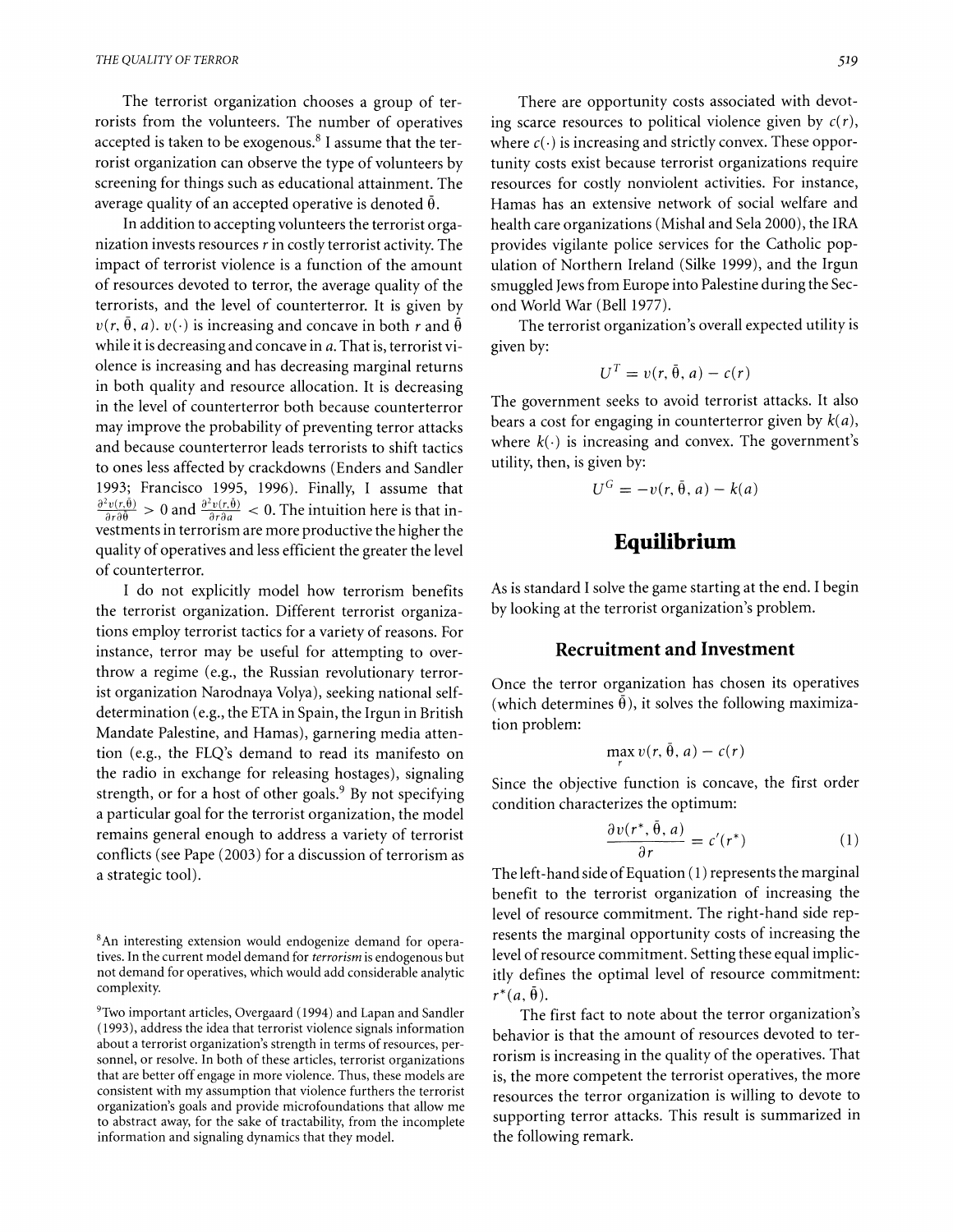**Remark 1.** *The amount of resources that the terror orga-* ing economic activity less attractive. I summarize these *nization devotes to terrorism (r\*)is increasing in the quality* results below. *of the operatives*  $(\bar{\theta})$ .

The proof is in the appendix.

Given the solution to the maximization problem I can also identify which volunteers the terrorist organization will accept. The higher the quality of the operatives the greater the impact of the campaign of violence. This is true both because of the direct effect ofhaving more skillfuloperatives and because, as shown in remark  $(1)$ , the terrorist organization invests more resources in terrorism when the operatives are of higher ability. This second effect also increases the terror organization's opportunity costs. These increased costs notwithstanding, the terror organization will take the highest quality volunteers available.

**Remark 2.** *The terrorist organization chooses the highest ability volunteers available.* 

The proof is in the appendix.

The terrorist operatives chosen will be the best among the willing volunteers. Further, the amount of resources allocated to violence by the terrorist organization is increasing in the quality of the operatives. Consequently, the model implies that the level of terrorist violence is increasing in the level of mobilization.

#### **Mobilization**

Having found the terrorist organization's best responses, I now turn to the sympathizers who must chose whether to volunteer for the terrorist organization or remain active in the normal economy. A sympathizer,  $i$ , will volunteer for the terrorist organization if and only if  $U_i^v > U_i^e$ . This is true when:

$$
e(a) + u(a, \theta_i) > (1 - \tau(a)) f(\gamma, \theta_i)
$$
 (2)

Equation (2) implicitly defines a cut-point  $(\theta^*)$  in type space whereby all sympathizers who have ability  $\theta_i$ less than  $\theta^*$  will volunteer for the terrorist organization. The set of volunteers, then, is defined by  $\Theta(\theta^*)$ . This fact is recorded in the next remark.

**Remark 3.** *There exists a cut-point, 0\*, such that only sympathizers with*  $\theta_i < \theta^*$  *mobilize. Therefore, lower ability*  $a$ nd less-educated people (low  $\theta_i$ ) are more likely to volunteer *for a terrorist organization.* 

The proof is in the appendix.

Equation *(2)*also reveals how mobilization is affected by changes in various parameters. An increase in an individual's ideological motivation  $(e(\cdot))$  makes volunteering more attractive. Further, a downturn in general economic conditions  $(\gamma)$  leads to increased mobilization by mak-

**Remark 4.** *Greater ideological motivation (higher e(.)) and economic downturns (lowery* ) *increase mobilization.* 

*Proof:* The proof is immediate from the argument in the text and Equation (2).

The final question that has to be answered before analyzing the government's strategy is how government crackdowns affect mobilization. Rewriting Equation (2) shows that an individual mobilizes only if

$$
G(a, \theta_i) = e(a) + u(a, \theta_i) - (1 - \tau(a)) f(\gamma, \theta_i) > 0
$$

Taking the derivative of *G* with respect to the level of government crackdown *(a)*yields:

$$
\frac{\partial G}{\partial a} = e'(a) + \frac{\partial u}{\partial a} + \tau'(a) f(\gamma, \theta_i)
$$

Increasing counterterror has three effects on mobilization. The first term  $(e'(a) > 0)$  represents the increase in ideological anger against the government that follows crackdowns. The second term ( $\frac{\partial u}{\partial a} < 0$ ) represents the deterrent effect of counterterror. The greater the level of counterterror the more difficult it is for a terrorist to carry out an effective attack. The third term  $(\tau'(a) f(\gamma, \theta_i)$ *0)* represents the effect of government crackdowns on economic opportunity. Because crackdowns can impose negative economic externalities, they decrease the opportunity costs of mobilization, thereby making mobilization more attractive. Thus, counterterror increases mobilization only if $10$ :

$$
e'(a) + \tau'(a) f(\gamma, \theta_i) > -\frac{\partial u}{\partial a}
$$
 (3)

Government crackdowns can lead to either increased or decreased mobilization. Crackdowns increase mobilization if the marginal effects on economic opportunity and ideology are greater than the marginal effect on the

 $^{10}$ In some circumstances, increased counterterror might improve economic conditions rather than imposing negative economic externalities. This could be true if, for example, counterterror decreases attacks and thereby increases investment in a region or if the counterterror strategy is not one that disrupts the economy (such as blocking terrorist financing). If this is true, then  $\tau'(a)$ is negative or zero rather than positive. In this case counterterror increases mobilization only if  $e'(a) > -\tau'(a) f(\gamma, \theta_i) - \frac{\partial u}{\partial a}$ . The government still faces a trade-off, however it is now more likely that crackdowns will decrease mobilization. Nonetheless, the other main claims of the model still go through, as the structure of the argument is unchanged. I focus on the case where economic externalities are negative because I believe this is descriptive of many protracted terrorist conflicts. However, it is important to see that it is not essential for the other results of the model to hold.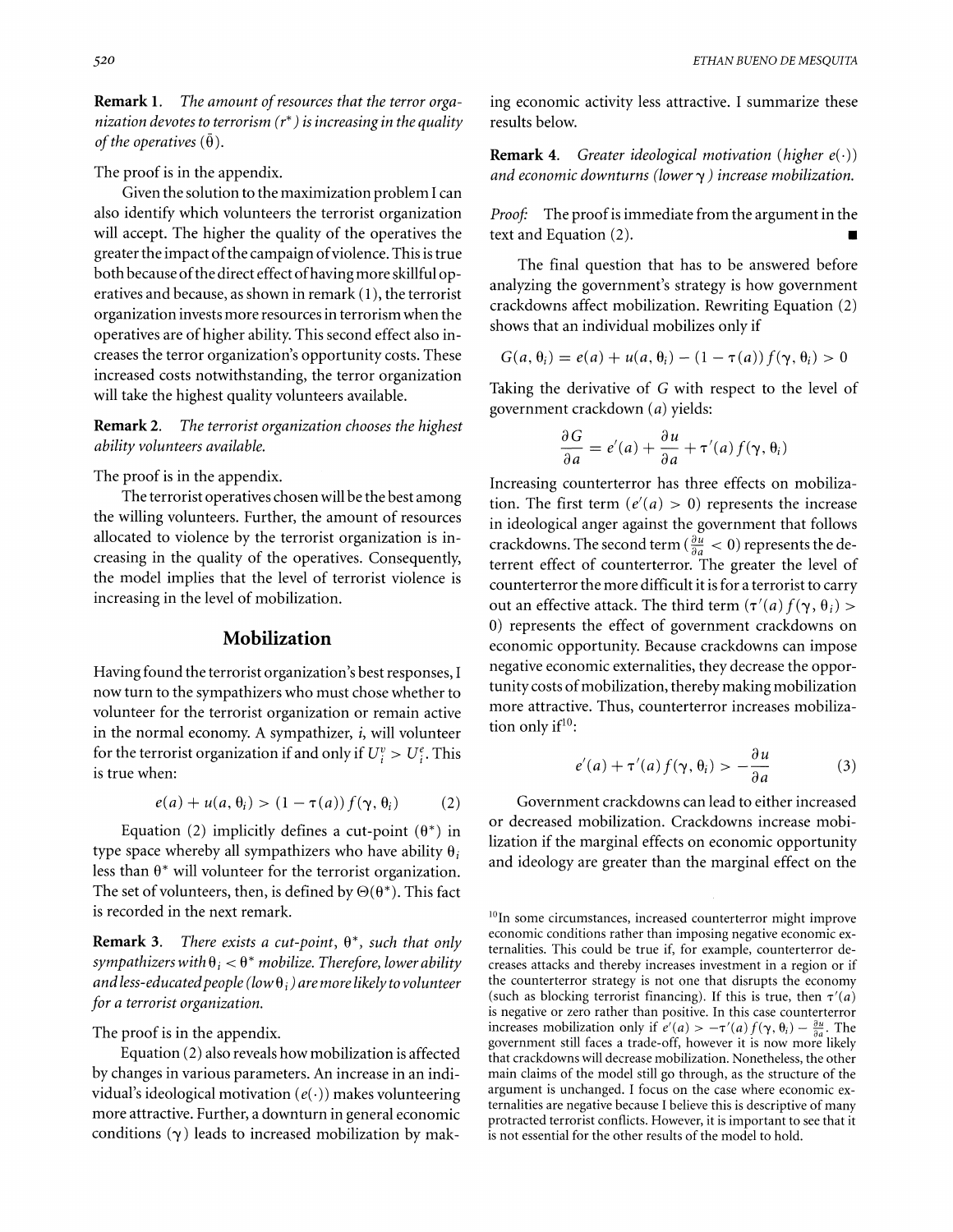ability of terrorists to carry out effective attacks. Otherwise they decrease mobilization.

This is an intuitive feature of this model that has not existed in previous models of government policy and mobilization. By endogenizing mobilization and examining security gains, economic externalities, and ideological effects of counterterrorism, the model captures the possibility that government crackdowns can cause either an increase or a decrease in mobilization. This result is summarized in the following remark.

**Remark 5.** *Government crackdowns increase mobilization if the marginal impacts on economic opportunity and ideology are large relative to the marginal impact on securit)! Otherwise, crackdowns decrease mobilization.* 

*Proof:* The proof follows from Equation (3).

Having solved for the effect of counterterror crackdowns on mobilization, it is also possible to identify the impact of crackdowns on the level of resources invested in terror. An increase in counterterror has two competing effects on the level of resources that the terror organization invests in violence. On the one hand, increased crackdowns decrease the marginal benefit of investment by decreasing the ability of terrorists to carry out effective attacks. On the other hand, if crackdowns improved which, according to remark (I), increases investment. Hence, if crackdowns decrease mobilization or if the effect of increased mobilization is more than compensated for by the increase in the difficulty of carrying out effective attacks, then counterterrorism decreases the amount of resources committed to terror. However, if crackdowns increase mobilization and the positive effect on investment of increased mobilization is greater than the negative effect on investment of an increase in the difficulty for terrorists to carry out effective attacks, then crackdowns increase the amount of resources devoted to terror. This result is summarized in the following remark.

**Remark6.** *If crackdowns decrease mobilization, then they also decrease the amount of resources invested in terror. If crackdowns increase mobilization, then their effect on resources invested in terror can be positive or negative. This depends on whether the negative effect of crackdowns on investment through a decrease in the ability of terrorists to carry out effective attacks is greater or less than the positive effect of crackdowns on investment through an increase* **in**  *mobilization.* 

The proof is in the appendix.

#### **Counterterrorism Policy**

The government engages in crackdowns in order to minimize the impact of violence. In particular the government solves the following maximization problem:

$$
\max_{a} -v(r, \bar{\theta}, a) - k(a)
$$

**fl** 

Dropping the arguments for ease of reading and solving for the first-order conditions yields the following:

$$
\frac{\partial v}{\partial a} + \frac{\partial v}{\partial r^*} \frac{\partial r^*}{\partial a} + \frac{\partial \bar{\theta}}{\partial \theta^*} \frac{\partial \theta^*}{\partial a} \left( \frac{\partial v}{\partial \bar{\theta}} + \frac{\partial v}{\partial r^*} \frac{\partial r^*}{\partial \bar{\theta}} \right) + k'(a) = 0 \quad (4)
$$

Increasing the level of crackdowns has several effects. The first term in equation (4) represents the benefit derived by the government from decreasing the ability of terrorists to carry out effective attacks. The second term  $\left(\frac{\partial v}{\partial r^*}\frac{\partial r^*}{\partial q}\right)$  reflects the fact that an increase in government crackdowns changes the terrorist organization's incentive to invest in terror. As shown in remark (6) this effect on investment can be positive or negative. The third **EXECUTE THE CONDUCT CONDUCT CONDUCT CONDUCT**<br> **EXECUTE:**  $\left(\frac{\partial \theta}{\partial \theta^1}, \frac{\partial \theta^2}{\partial a} \left( \frac{\partial v}{\partial \theta} + \frac{\partial v}{\partial r^*}, \frac{\partial r^*}{\partial \theta} \right)\right)$  represents the effect of an in-<br>
crease in counterterrorism on mobilization. A change mobilization  $\left(\frac{\partial \theta^*}{\partial a}\right)$  changes the quality of recruits which out effective attacks. On the other hand, if crackdowns changes the quality of terrorist operatives  $(\frac{\partial \hat{\theta}}{\partial \theta^*})$ . This, in crease mobilization, then the quality of operatives is  $\frac{1}{2}$  the property of terrorist o turn, has two effects. First, there is a direct effect on the level of violence  $(\frac{\partial v}{\partial \theta} > 0)$ . Second, a change in the quality of terrorist operatives changes the willingness of the terrorist organization to invest resources in terrorism  $\left(\frac{\partial v}{\partial r^*} \frac{\partial r^*}{\partial \hat{\theta}} > 0\right)$ . Whether this total effect increases or decreases the government's utility depends on whether crackdowns increase or decrease mobilization. The final term represents the opportunity costs to the government of resources devoted to counterterror.

> Recall from remark  $(5)$  that the effect of a crackdown on mobilization ( $\frac{\partial \theta^*}{\partial a}$ ) can be positive or negative depending on the relative impact of crackdowns on the economy, ideology, and security. If the marginal security impact is greater than the marginal economic and ideological impacts then crackdowns decrease mobilization.

> The government is uncertain of the magnitude of the economic impact of crackdowns.  $\tau(a)$  is a random variable. Consequently, the government makes its decision with respect to the expected level of mobilization for a given level of crackdowns,  $\bar{\tau}(a)$ . This means that in Equation *(4)* the term representing the effect of crackdowns on mobilization ( $\frac{\partial \theta^*}{\partial a}$ ) is actually the expected effect. If the government's estimate of the economic effects of crackdowns  $(\bar{\tau}(a))$  is incorrect, then its estimate of the effect on mobilization will also be mistaken.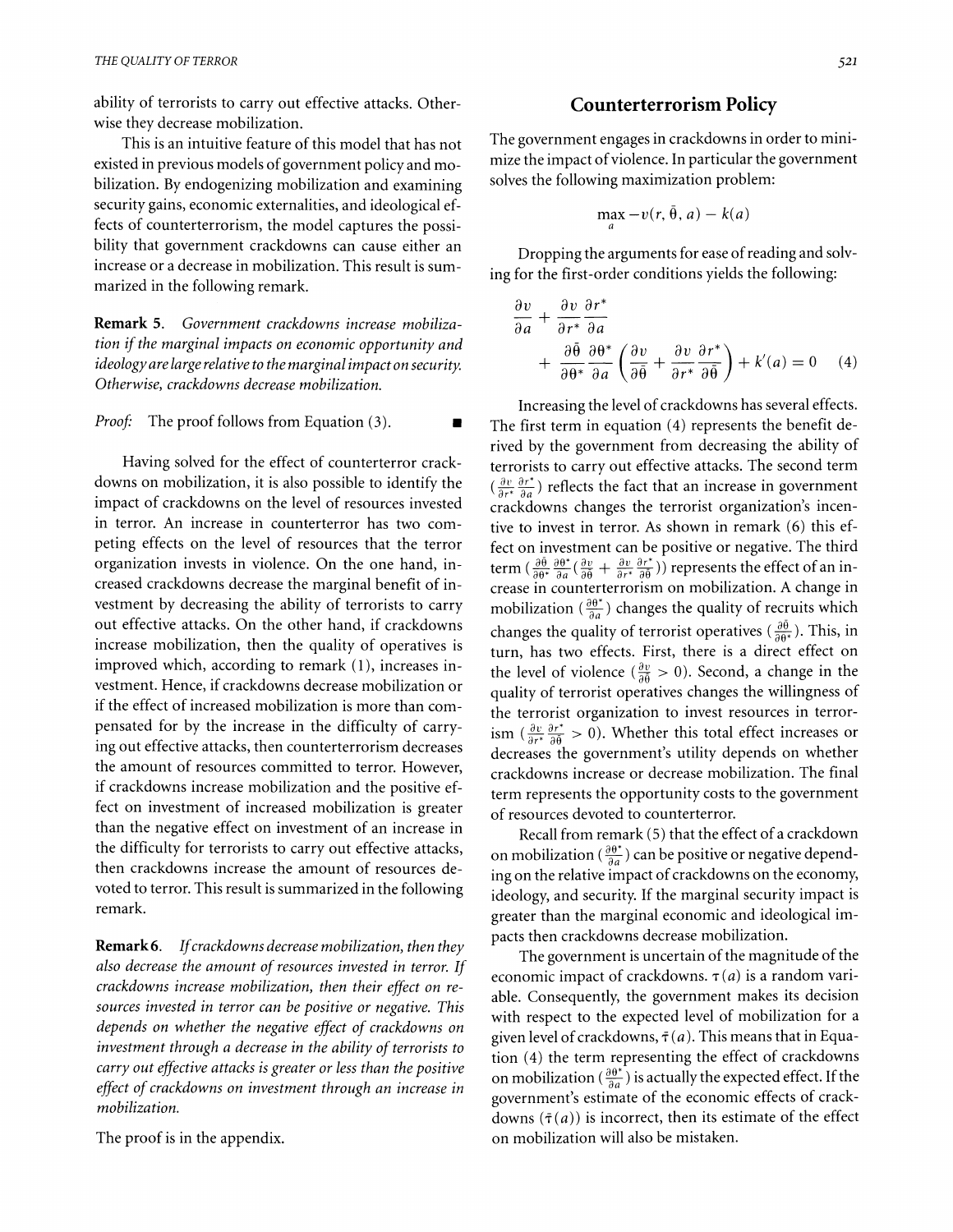error, balances marginal benefits and marginal costs. In ination, so assume that there is one wage for all operatives. the case where crackdowns are expected to decrease mo- Then, a sympathizer will volunteer only if: bilization the only costs associated with an increase in  $\operatorname{er}_a(\alpha) + u(a, \theta_i) + w > (1 - \tau(a)) f(\gamma, \theta_i).$ <br>
crackdowns are the opportunity costs  $(k(a))$ . This is because, if crackdowns decrease mobilization, all the effects of increasing counterterror are good for the government; it decreases the ability of terrorists to carry out effective attacks, decreases investment in terror by the terrorist organization and decreases mobilization. However, if crackdowns lead to more mobilization, then there are additional costs associated with counterterrorism. In particular, when crackdowns are expected to increase mobilization, the government chooses a level of crackdowns so that the expected marginal benefits (the decreased ability of terrorists to carry out effective attacks and a possible decrease in investment in terrorism by the terrorist organization) equal the expected marginal costs (increased mobilization and a possible increase in investment in terrorism by the terrorist organization). That is, crackdowns have both positive and negative impact on the terror campaign. The government chooses a level of counterterrorism to minimize the overall impact of terrorist violence and the opportunity costs.

I can now characterize the equilibrium of this game.

**Proposition 1.** In a subgame perfect equilibrium of the game the terrorist organization always chooses the highest ability  $(\theta_i)$  operatives available from the set of volunteers and then chooses a level of investment in terrorism that solves equation *(1).* A sympathizer volunteers for the terrorist organization if  $G(a, \theta_i) > 0$ . The government chooses a level of counterterrorism that solves Equation *(4).* 

Proof: The proposition follows from backward induction and the arguments in the text. **<sup>w</sup>**

#### **An Extension: Compensation of Terrorist Operatives**

Many terrorist organizations provide economic support for their operatives in the form of wages, room, and board. Thus, a question exists as to whether the results of this model are robust to an extension in which the terrorist organization can make up for economic opportunities foregone by potential volunteers by offering compensation. $^{11}$  It turns out that, at least under one reasonable specification, the intuitions developed above are consistent with such a model.

Assume that the terrorist organization can offer wages to potential volunteers  $(w)$ . It seems unlikely that the ter-

The government, in choosing its level of countert- rorist organization would engage in perfect price discrim-

$$
e(a) + u(a, \theta_i) + w > (1 - \tau(a)) f(\gamma, \theta_i)
$$

The key results still follow. There exists a cut-point in type-space, so that low ability types are more likely to mobilize then are high-ability types. Indeed, even if there were price discrimination (so that  $w:\mathbb{R}^+\to\mathbb{R}^+$ ), as long as  $w(\cdot)$  was increasing in  $\theta_i$  (high types paid more than low types) and concave, the same argument that proved remark (2) would establish the existence of a cut-point. The only real change from including compensation is that the cut-point shifts up-more sympathizers are willing to volunteer because there is less economic sacrifice. Further, the comparative statics with respect to the state of the economy  $(\gamma)$  and government counterterror policy  $(a)$ are unchanged.

Of course, one can think of further extensions along these lines. For example, if the government can price discriminate, it may choose different quality operatives for different tasks, employing some low-ability operatives for low-skill work in order to save money. Further, economic downturns might affect the level of resources the terrorist organization has access to, which could diminish compensation. In this case, the effect of economic downturns on mobilization would depend on whether an economic downturn negatively impacted economic opportunity or terrorist compensation more. To fully study these important questions one would need a model that more fully specified the goals, sources of funding, budget constraints, and incentives of the terrorist organization and its leadership. This lies beyond the scope of the current article and is left for future research.

## **Verisimilitude of the Model**

Before turning to a discussion of whether available empirical evidence supports the conclusions implied by the above analysis, it is important first to assess whether the model's structure and assumptions are sufficiently realistic. Do people actually consider ideology and economic opportunity when deciding whether to mobilize? Are the skills that increase economic opportunity positively correlated with those that make for an effective terrorist? Is there evidence that terrorist organizations are concerned about the ability of recruits? Is the supply of potential volunteers ever large enough that terrorist groups actually turn away those whom they consider unfit?

As is common in the study of terror, it is difficult to give decisive answers to these questions. Terrorist

 $<sup>11</sup>$ I am indebted to an anonymous referee for suggesting this line of</sup> argument.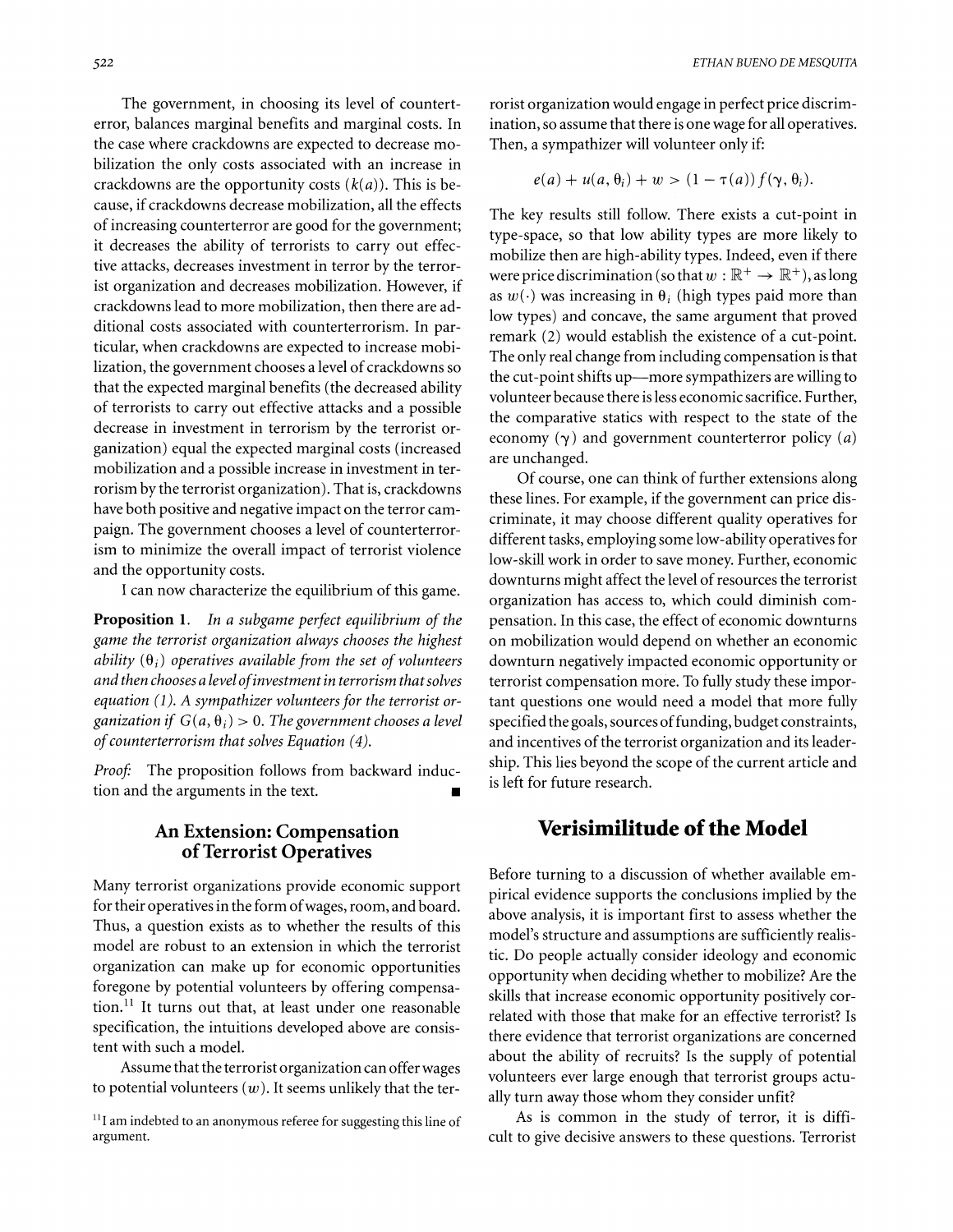organizations are by their nature clandestine, making it difficult to analyze their inner workings. Nonetheless, the glimpses that are accessible through journalism and intelligence provide support for the verisimilitude of the model.

The key assumption of the model is that education and ability, which create greater economic opportunity, also increase an individual's effectiveness as a terrorist and that terrorist organizations therefore screen for such attributes. The most convincing evidence that terrorist organizations screen volunteers for ability can be found in the A1 Qaeda training manual, which was recovered by British police and is available in translation from the Department of Justice (see references). This manual provides a rare view of the actual operations of a terrorist organization.

The manual contains a chapter devoted to instructing A1 Qaeda commanders how to recruit operatives. These instructions stress two key qualifications: (1) commitment to Islam and A1 Qaeda and (2) ability. The manual advises commanders in "selecting the trainees carefully," noting, for example; "The nature of hard and continuous work in dangerous conditions requires a great deal of psychological, mental and intellectual fitness. . ." (A1 Qaeda Manual).

A list of 14 items labeled "necessary qualifications and characteristics for the organization's members" includes, among other things: intelligence and insight, ability to observe and analyze, truthfulness and counsel, ability to act, change positions, and conceal oneself, caution and prudence, maturity, concealing information, and patience.

Further evidence for screening by terrorist organizations is provided by Hassan (2001), who reports that an important factor considered by Palestinian terrorist groups in selecting suicide bombers is the ability to pass as an Israeli. This includes, among other things, the ability to speak Hebrew. This skill is clearly correlated with education and, since many of the best-paying jobs are on the Israeli side of the Green Line, is also correlated with economic opportunity. Despite these standards there seem to be plenty of volunteers, making screening feasible. In addition to the quotation with which this paper began, Hassan (2001) reports that a senior member of the al-Qassam Brigades stated that "The selection process is complicated by the fact that so many wish to embark on this journey of honor. When one is selected, countless others are disappointed" (2001, 39).

Clearly, A1 Qaeda, Hamas, and other terrorist groups are concerned not only with the ideological fidelity of their operatives but with their cognitive and intellectual abilities as well. As terrorism expert James Adams articulates: A high degree of sophistication has been added. . . so that the terrorist is now more likely to conform to the image of a middle ranking clerk than to a gun-toting hoodlum. (1987, 401)

The above evidence lends support for the claim that terrorist organizations screen for ability. This, of course, is not the only characteristic of potential operatives that terrorist organizations care about. They are also concerned with ideological fidelity, limited familial and communal ties, and other factors that might impact a recruits commitment to the cause. This is consistent with my model. It is not necessary, for my argument, that ability be the *only*  criterion by which terrorist organizations make decisions, it simply has to be one of the criteria.

Another assumption underlying the analysis is that potential terrorist volunteers are motivated not only by ideological considerations but also by lack of economic opportunity when deciding whether to mobilize. The primary evidence for this will be presented in detail in the next section because it simultaneously constitutes evidence for predictions of the model. In particular, empirical findings indicate that economic contractions are positively correlated with increased mobilization (Blomberg, Hess, and Weerapana 2004; Drakos and Gofas 2004). Anecdotally, press reports are filled with individuals citing both lack of economic opportunity and anger at a regime as a justification for their participation in violence. The following quotation by an unemployed Iraqi, discussing his willingness to participate in guerilla attacks against American forces, is typical:

Resistance is an individual decision. And as long as we suffer without electricity, without work, without safety, every man in this city will resist. -Reported by Raz (2003).

I now turn from a justification of the *assumptions* of the model to an examination of how well the *results* of the model explain existing empirical evidence.

## **Interpretation and Results**

According to remark (2) the terrorist operatives selected will be the highest ability people available in the set of volunteers because the terror organization screens for ability. This is consistent with Russell and Miller's (1977), Krueger and Maleckova's (2003), and Berrebi's (2003) empirical findings that terrorist operatives tend not to be from the lowest socioeconomic groups. Krueger and Maleckova argue that their findings imply that poverty and poor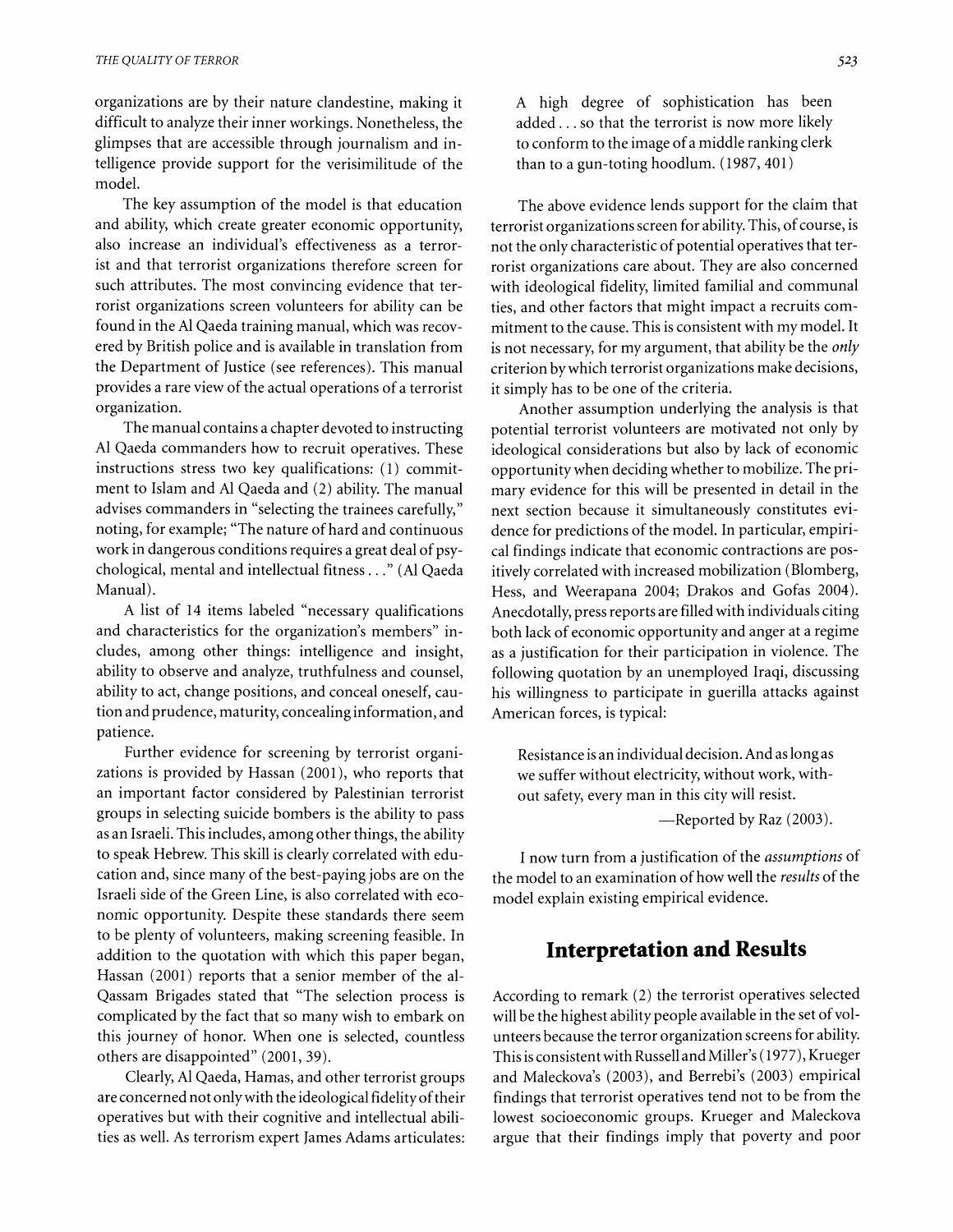education are unlikely to be important determinants of mobilization. The model presented here, however, also predicts that terrorist operatives will not be poor or uneducated, while still arguing that people without economic opportunity or good educations are more likely to be willing to mobilize.<sup>12</sup> As argued in remark  $(3)$  and revealed in the A1 Qaeda manual, the reason that the poor and uneducated are not the modal terrorists is not because they do not want to be terrorists or because economic factors are uncorrelated with violent mobilization. Rather, terrorist organizations choose not to use low ability and uneducated sympathizers because there are better options available.

As Krueger and Maleckova point out, many different theories could plausibly explain the socioeconomic origins of terrorists. Since both their argument that economics are not an important determinant of terrorism and the model presented here are consistent with the empirical fact that terrorist operatives have relatively good educations and economic opportunities, this empirical finding is insufficient to judge between them.

Krueger and Maleckova also present survey evidence showing that support for suicide bombings is basically constant across socioeconomic groups to support their theory. This finding, however, is also consistent with the model presented here. In the model, high-ability people are as likely to be among the pool of sympathizers as are low ability people. However, that does not imply that everyone is equallywilling to mobilize. While sympathy may be an across-the-board phenomenon, I contend that lack of economic opportunity nonetheless exerts a positive influence on willingness to actually volunteer.

The evidence considered thus far is consistent with the model developed here and with the interpretation that economics do not exert a causal influence on terrorism. However, the theoretical arguments yield other predictions that are not observationally equivalent and scholars have identified empirical regularities which make possible a more thorough evaluation based on these predictions.

Blomberg, Hess, and Weerapana (2004) and Drakos and Gofas (2004) report that in societies with ongoing terrorist conflicts downturns lead to an increase in terrorist violence. This empirical finding seems inconsistent with the claim that economic conditions and opportunity are not important determinants of terrorist violence. It is, however, consistent with the model presented above. Remark (4) implies that when there is an economic downturn higher ability people become willing to volunteer. Remark (2) shows that the terrorist organization will accept these high ability volunteers as operatives. This increases the campaign of terrorist violence both by increasing the quality of the operatives and by causing the terrorist organization to invest more resources in violence.

Angrist (1995) presents another piece of relevant empirics. During the 1980s there were two important trends in the Palestinian labor market. First, the level of education among Palestinians rose. Second, there was a serious economic contraction. Unemployment increased in every socioeconomic group. Angrist reports that between 1981 and 1985 unemployment for Palestinian men increased by anywhere from a factor of 3 to *5* depending on socioeconomic group. Hence, while the skill of Palestinians increased this did not translate into increased economic opportunity due to a recessionary economy. According to remark (4) this situation is expected to cause an increase in mobilization. Further, the lack of economic opportunity for the most skillful (Angrist reports that unemployment for Palestinian males with a high level of education was around 15%) is expected to make the resulting increase in terrorism particularly strong by increasing the pool of highly qualified volunteers. And, indeed, this period of economic downturn was concomitant with the outbreak of the first Intifada.

Similarly, Honaker (2004) reports that in Northern Ireland, increases in Catholic unemployment led to increases in Republican violence and increases in Protestant unemployment led to increases in Loyalist violence.

The model is consistent with another fact about the conflict between Palestinians and Israelis. Keller (2002) reports that the amount of money paid to the families of suicide bombers increased during the second Intifada from \$10,000 to \$25,000. This fits the predictions of the model in two ways. The second Intifada coincided with significant Israeli counterterrorism crackdowns that had an enormous negative economic impact on Palestinians living in Gaza and the West Bank. The model, hence, predicts an increase in mobilization and in the quality of terrorist recruits. Remark (6) demonstrates that when the economic impact of crackdowns is large, the resulting increase in mobilization (and consequently on the quality of terrorist recruits) is likely to give the terrorist organization (and its backers) an incentive to increase the amount of resources devoted to terror. This is because the marginal return to investment in terror is greater the higher the quality of the operatives.

 $12$ This is, of course, dependent on the assumption that sympathizers have a similar distribution of ability to the population as a whole. As discussed earlier, Krueger and Maleckova (2003) provide some empirical justification for this assumption with their survey results. Further, if the distribution is not the same, it is still the case that the terrorists will not be drawn from the worst of the population, though there will be a natural downward bias in the quality of terrorists if the pool of potential volunteers is of systematically lower ability than the population in general.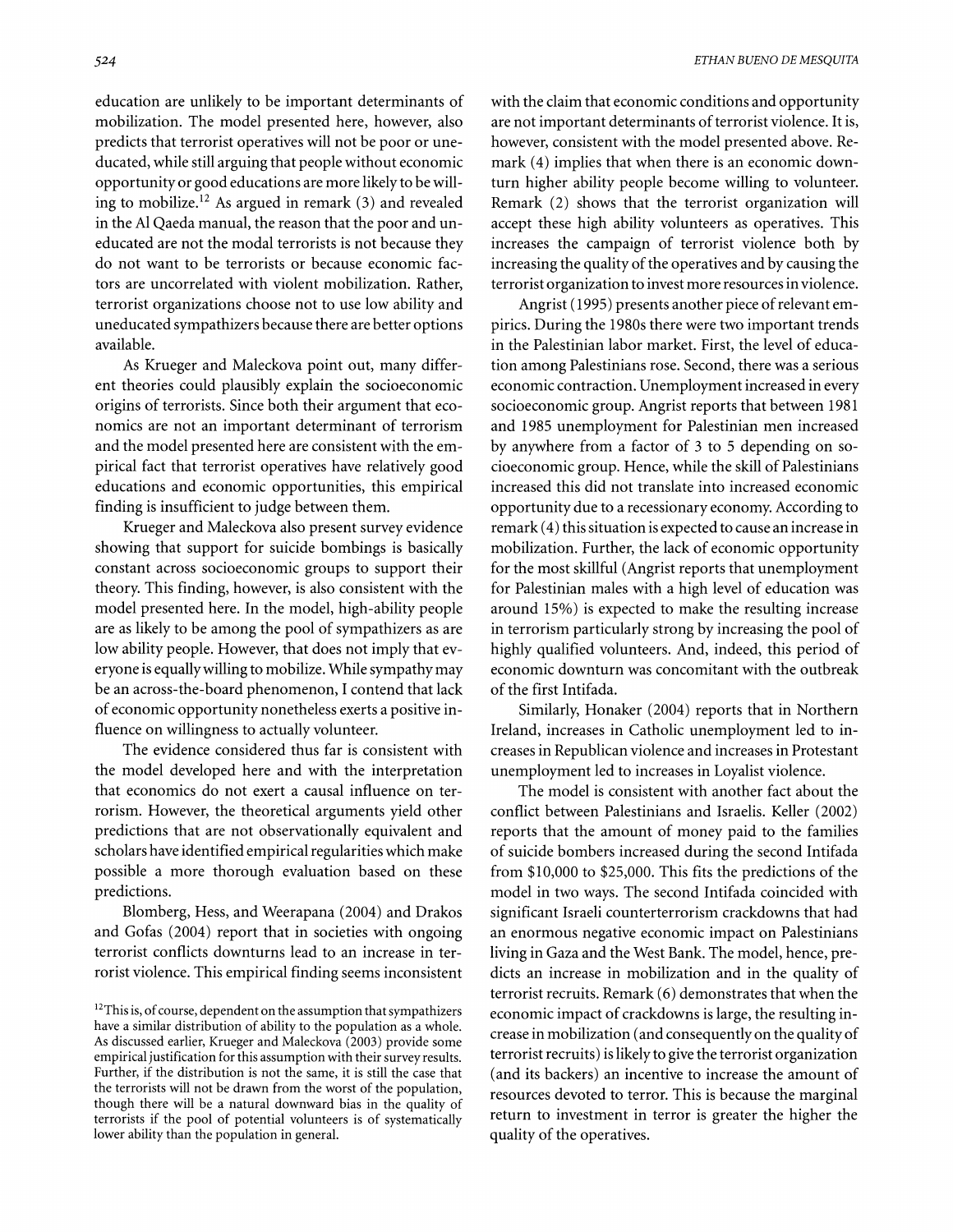The model is also consistent with the increased pay for suicide bombers if one considers the supply of and demand for terrorist operatives. For reasons exogenous to the model (for example, a desire to undermine peace negotiations (Kydd and Walter 2002) or an increase in the militancy of the terrorist organization's leadership (Bueno de Mesquita 2005)) the terrorist organizations' demand for high-quality operatives may have grown during the second Intifada at an even faster rate than the increase in mobilization, thereby creating a shortage of high-ability operatives. If a terrorist organization wants to increase the supply of high-quality terrorists, it can increase selective incentives associated with joining the terrorist organization. That is, as shown in the section addressing compensation, adding a positive term to the left-hand side of Equation (2) will increase the cut-point for mobilization. Thus, the increase in pay following an increase in demand is consistent with the claim that a comparison of economic opportunity and the benefits of volunteering for a terrorist organization plays a role in determining who becomes a terrorist.

Another way in which terrorists can increase recruitment, according to Equation (2), is to increase antigovernment sentiments. Thus, the model also predicts that, during times of increased demand for operatives, terrorist organizations are likely to engage in propaganda and ideological manipulation in order to fan the flames of antigovernment resentment, thereby improving recruitment.

The model also addresses empirical findings regarding the type of places where terrorism is likely to occur. Recall from remark (4) that mobilization is increasing in the ideological benefits associated with being a terrorist. These ideological motivations may be greater in countries with repressive regimes, limited civil liberties, or contentious ethnic cleavages. Krueger (2003) identifies these types of factors as key determinants of whether a country will experience terrorism, consistent with the predictions of the model.

In addition to providing a theoretical account that integrates these empirical findings the model yields additional implications. Equation (4) shows that the government chooses the level of counterterrorism to minimize the total impact of terrorism. It does so by balancing several factors: the ability of terrorists to carry out effective attacks, the effect of crackdowns on the level of resources that the terror organization devotes to violence, the impact of crackdowns on mobilization and on the quality of terrorists, and the opportunity costs of spending resources on counterterror. The government chooses a level of counterterrorism that most favorably balances the trade-off between heightened security and the expected level of mobilization. However, the government is uncertain about the extent to which its counterterrorism policies will have negative economic consequences  $(\tau(a))$  is a random variable). Thus, the government strikes this balance with respect to the expected economic consequences  $(\bar{\tau}(a)).$ 

If the actual economic consequences turn out to be greater than expected  $(\tau(a) > \overline{\tau}(a))$ , then government counterterrorism efforts have the counterintuitive effect of *increasing* the amount of terrorist violence relative to a more lax security policy. This is due to the fact that when the government underestimates the economic impact of its counterterrorism policies it engages in more counterterrorism than is productive, such that the increase in mobilization dominates the increase in security. Thus, in cases where strong government crackdowns occur and have economic consequences that are greater than anticipated, the model suggests that the level of terrorist violence could be diminished by a less aggressive counterterrorism policy. Similarly, in cases where the government does not engage in strong counterterrorism because it overestimates the impact that crackdowns will have on mobilization, violence could be reduced by imposing a stronger counterterror regime. This result is summarized in the following proposition.

**Proposition 2.** When crackdowns increase mobilization, if the level of economic damage from government crackdowns is greater than expected  $(\tau(a) > \overline{\tau}(a))$ , then the total level of terrorist violence  $(v(r^*, \tilde{\theta}), a)$  could be diminished by decreasing the level of counterterrorism. If the level of economic damage from government crackdowns is less than expected, then the total level of terrorist violence could be diminished by increasing the level of counterterrorism

The proof is in the appendix. The result conforms to observation. There are situations where governments engage in actions that seem to fan the flames of conflict. While there are several potential explanations for this behavior (for instance, a government may not be interested in achieving peace or may face domestic political pressures to crack down) the model offers a plausible one. Sometimes government policies have more adverse effects in terms of mobilizing the other side than were anticipated. The uncertainty that the government faces regarding the consequences ofits actions means that sometimes the government will make a mistake, engaging in overly repressive policies that increase, rather than decrease violence. Of course, as shown in the proposition, the opposite is also possible. Sometimes a government may overestimate the extent to which crackdowns will mobilize terrorist sympathizers. This will lead the government to take too gentle an approach to counterterrorism (from its perspective). In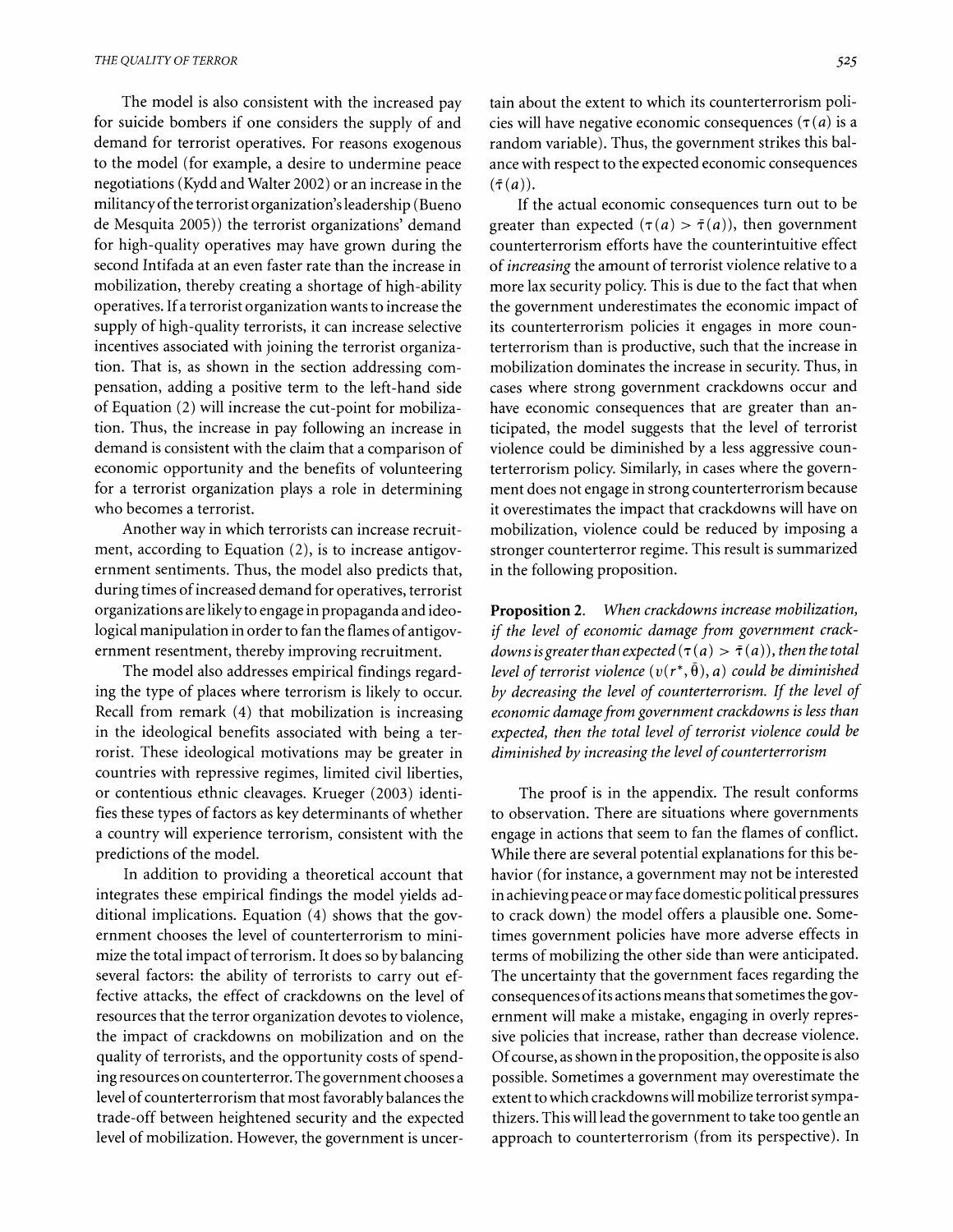such a scenario, the level of violence could be diminished by a more stringent counterterrorism policy.

It is worth noting that one could similarly model the effect on ideology as a random variable, which would allow for government mistakes on the ideological dimension as well. That is, governments may sometimes underor overestimate how much antigovernment sentiment will be created by counterterror crackdowns.

This model sheds some light on the question of the effect of government crackdowns on mobilization in support of terrorist movements. Studies of terrorism have generally either assumed that government crackdowns always increase support for terrorist organizations (de Figueiredo and Weingast 2001; Rosendorff and Sandler 2004; Wilkinson 1986) or have ignored this effect and argued that crackdowns play only a counterterror role that decreases the attractiveness of terrorism (Bueno de Mesquita 2005; Sandler, Tschirhart, and Cauley 1982).

The empirical record, however, reflects a broad range of mobilization responses to government crackdowns. For instance, Israeli border closings, bombings, and curfews have tended to inflame Palestinian public opinion and mobilize support for militants (Bloom 2004). The Spanish and French crackdowns of the 1980s against Basque separatists (Clark 1990), on the other hand, coincided with a significant decrease in support for the Basque terrorist organization ETA (Funes 1998). An important question in the study of terrorism, then, is under what conditions government counterterror crackdowns lead to mobilization in favor of the terrorists and under what conditions they discourage participation in terrorism.

This model does not assume that increased or decreased mobilization will occur whenever there are counterterrorism crackdowns. Instead, mobilization is an endogenous choice made by heterogeneous individuals. Further, government crackdowns have competing effects on mobilization. On the one hand, they make becoming a terrorist less attractive by decreasing the ability of terrorists to carry out effective attacks. On the other hand, they make terrorism more attractive by exerting a negative impact on economic opportunity and by radicalizing people's antigovernment views. As such, the model yields conditions under which mobilization will increase or decrease following concessions. This provides a partial account of the variance in mobilization responses across different terrorist conflicts.

As discussed in remark (5) the model predicts that the relative impact of crackdowns on economic opportunity, ideology, and security are important explanatory variables. And, indeed, in the Palestinian case, increased mobilization has coincided with crackdowns that imposed devastating economic costs on Palestinians living in the West Bank and Gaza Strip and outraged the population. Further, decreased support for ETA coincided with a counterterror campaign that did not disrupt a surging economy. The largest anti-ETA rallies in Basque history occurred in late 1997, coincidingwith the fastest economic growth and lowest unemployment rates experienced in modern Spain (Irish Times, December 30, 1997).

This argument regarding the relative effect of crackdowns on economics, ideology, and security implies that governments facing situations where counterterrorism requires the closing of borders which limits access to jobs and markets, the imposition of curfews that limit economic activity, the destruction of economically vital infrastructure, or the humiliation and dehumanization of a population are more likely to face increased mobilization than governments that can engage in less destructive forms of counterterrorism. Of course, situations such as this may be relatively rare. Because Israel occupies the territory on which the Palestinians live, it engages in border closings and the like. Similar dynamics exist, to lesser or greater extents, in Sri Lanka, Ireland, and, as of this writing, certain regions of Iraq. However, many other governments engaged in counterterror do not know the whereabouts of the operatives and, so, engage in operations focused on disrupting financial networks and infiltrating cells. This is descriptive of counterterror efforts by Italy, Germany, and Japan against left-wing terrorists, Canadian attempts to defeat the FLQ (though the Canadian government did impose martial law in Quebec during the height of FLQ violence; Ross 1995), and American operations against domestic terrorist cells. The model suggests that counterterror programs of this sort, that involve disrupting the terrorists while imposing relatively few costs on the population as a whole, are less likely to spark mobilization.

### **Policy Implications**

The model offers some reason to believe that policies that promote economic growth may decrease violence in countries suffering from terrorist conflicts. It is clear from Equation (2) that the level of mobilization, and thus the level of violence, is decreasing in  $\gamma$ . Hence, policies that improve the economic situation of potential terrorists are expected to decrease mobilization and thereby undermine the ability of the terrorist organization to recruit high quality operatives. This, as shown in remark (I), has the additional positive effect of decreasing the terrorist organization's incentive to invest scarce resources in violence.

This policy implication is the opposite of the conclusion that a variety of writers in academia and the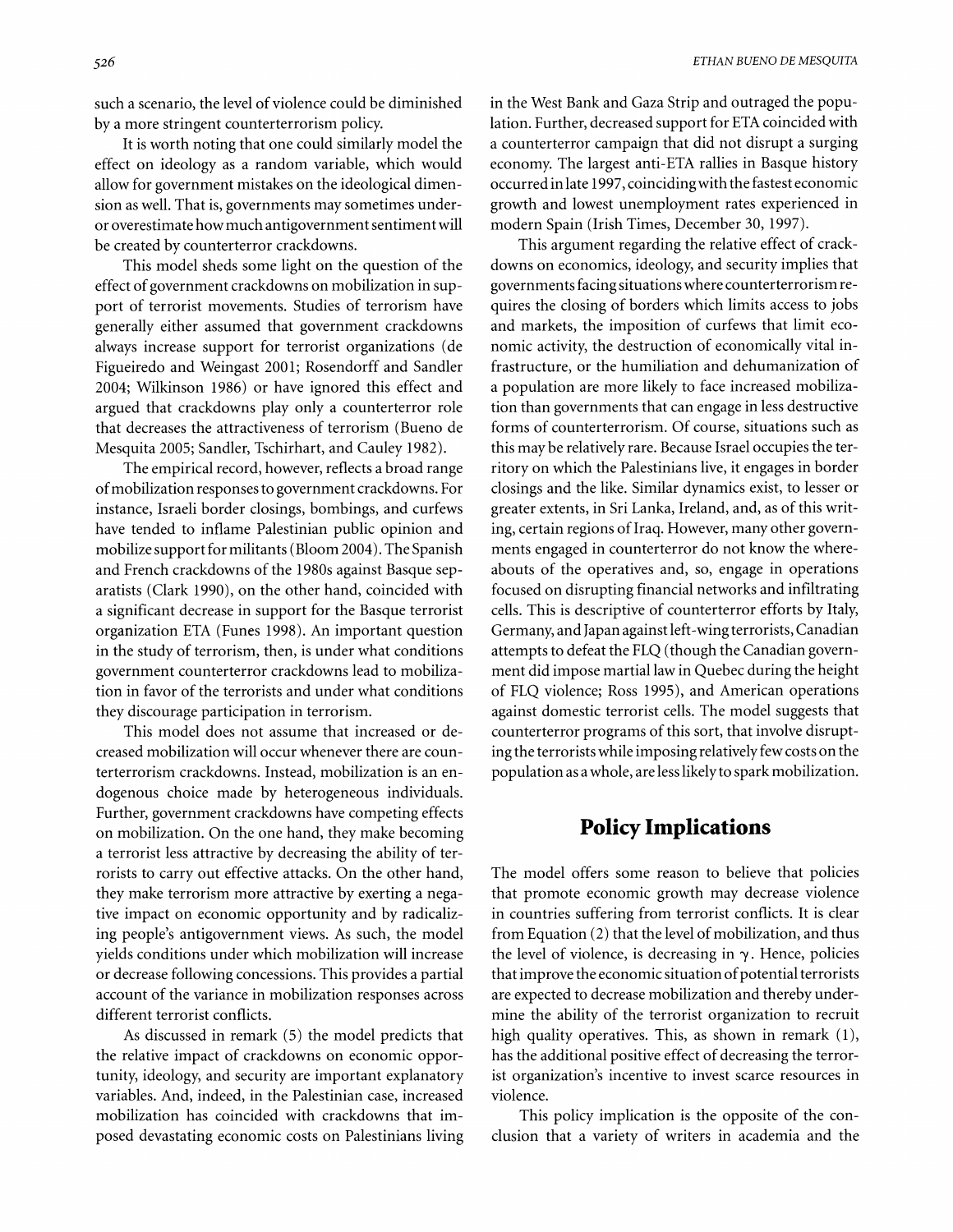press have reached based on the evidence regarding the socioeconomic origins of terrorists (e.g., Atran 2003; Barro 2002; Eisner 2002; Krueger 2003; Krueger and Maleckova 2002, 2003). These writers conclude that, because terrorists tend not to be poor or undereducated, economic opportunity is not a major determinant of terrorism. Consequently, they argue, growth aid, while potentially laudable for other reasons, should not be used to prevent terror. The model presented here suggests that this is an unwarranted conclusion. As stated at the outset, because of screening one cannot reach conclusions about who is willing to become a terrorist only by studying those who actually do become terrorists. The argument I have advanced shows that when a broader range of empirical findings are considered, a model that takes seriously the effect of ideology and economics on mobilization (and consequently on violence) fits the evidence better than the contention that economics do not exert a causal effect on terrorist violence.

It is important to qualify this prediction in a few ways. First, if, as resource mobilization theorists have argued, a terrorist group's resources increase with general economic conditions, then the terrorists may be able to competitively bid for high-quality recruits. Further, if the terrorist organization is able to increase its budget in this way, it may be in an even better position, as the pool of qualified operatives expands. Thus, the policy recommendations of this model should be taken as equivocal. Nonetheless, the model provides at least some reason to reconsider the policy conclusions that have been reached based on the evidence regarding the socioeconomic origins of terrorists.

## **Conclusion**

I have presented a model of the interaction between a terrorist organization, a government, and a population of potential terrorist volunteers which is consistent with a host of empirical findings in the terrorism literature.

The model takes seriously the impact of ideology and economic conditions on the mobilization decisions of heterogeneous individuals. It also posits that terrorist organizations may not be indifferent to the ability of their operatives. Consequently, even though lack of education and economic opportunity are determinants of mobilization-so that the pool of volunteers is drawn from the lowest socioeconomic groups-the set of actual terrorist operatives will be the highest ability, best educated people from within that pool. Hence, the model is consistent with Russell and Miller's (1977), Krueger and Maleckova's (2003), and Berrebi's (2003) findings regarding the characteristics of terrorist operatives but also explains the finding in Blomberg, Hess, and Weerapana (2004), Drakos and Gofas (2004), and Honaker (2004) that terrorism increases when economic conditions worsen.

The model also sheds light on the different effects that government crackdowns can have on terrorist mobilization. On the one hand, government crackdowns decrease the ability of terrorists to carry out effective terrorist attacks, decreasing mobilization. On the other hand, government crackdowns impose negative economic externalities on the sympathizers and increase ideological motivations, making participation in the normal economy less attractive and mobilization more attractive. This endogenous account of the effect of counterterrorism provides a framework for understanding the differences across countries in mobilization responses to government counterterrorism policies.

Finally, the model has implications for why repressive and ethnically divided societies might be particularly prone to terrorism, yields predictions about the composition of spending by terrorist organizations that are consistent with journalistic evidence, suggests conditions under which governments might adopt either overly or underly stringent counterterrorism policies, and posits a causal mechanism by which economic development aid policies might reduce the threat of terrorism.

The model is also amenable to extension. As discussed above, one key issue to consider is how terrorist organizations choose the level of compensation provided to terrorist operatives. Another interesting issue to explore would be the heterogeneity of terrorist organizations. Terrorist groups are often splintered into rival factions. It seems likely that sympathizers rejected by one faction might turn to another faction. This could have important implications for the make-up of competing factions. Indeed, coupled with the discussion of compensation, it might suggest that smaller, less well-endowed, radical groups will recruit more reckless, lower ability operatives who were rejected by more moderate organizations. Such a model could provide microfoundations for extant models that assume the existence of moderate and extremist factions within terrorist movements (Bueno de Mesquita 2005a, b; Kydd and Walter 2002) and could further the discussion of the emergence of purely political parties affiliated with terrorist organizations (Weinberg 1991 ).

# **Appendix**

*Proof of Remark 1:* We have already seen that *r\** is interior. I further claim that  $U^T(r, \bar{\theta}, a)$  has strictly increasing incremental returns in  $r$  and  $\bar{\theta}$ , and therefore Edlin and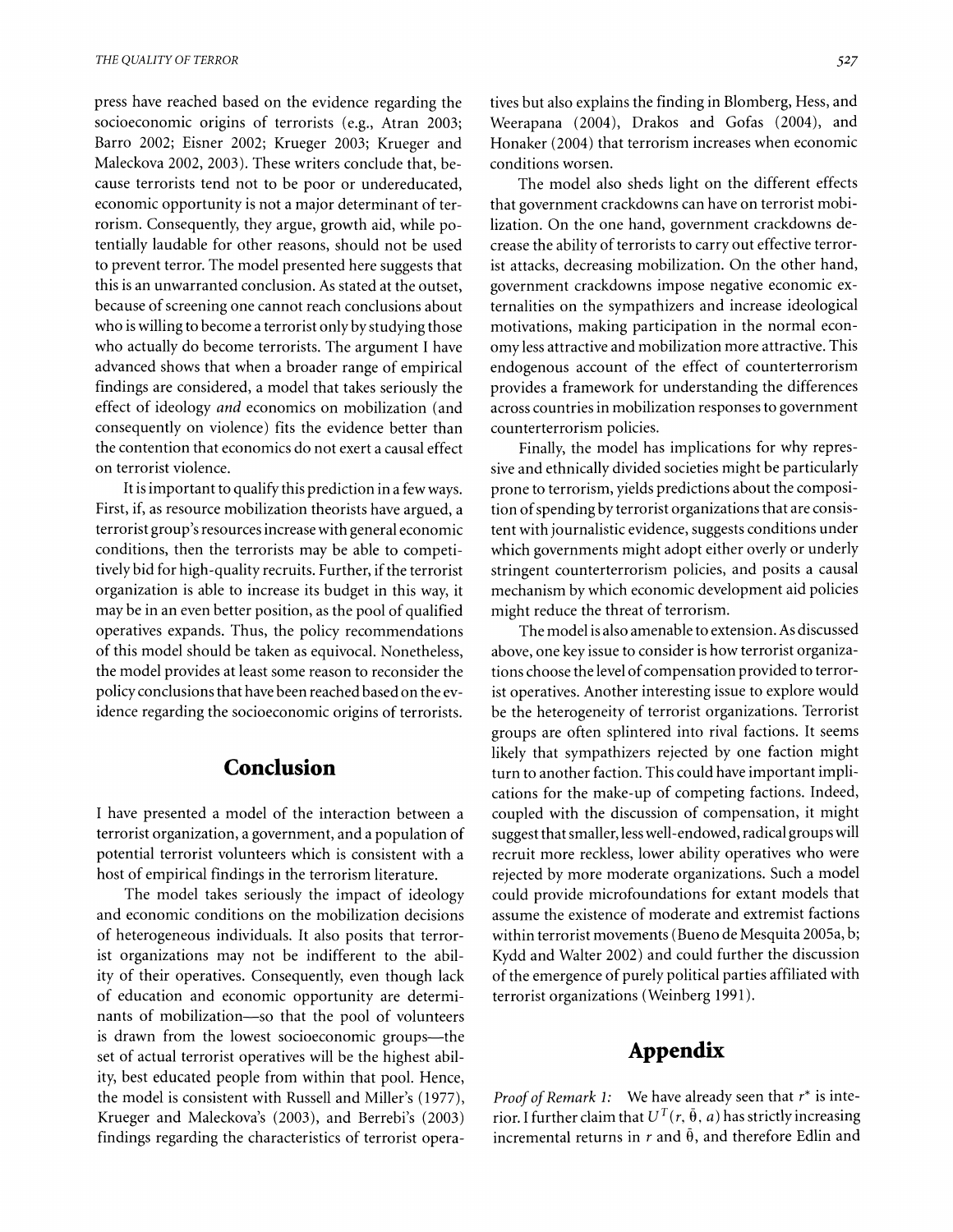Shannon's (1998) Monotonicity Theorem implies that  $r^*$ is increasing in  $\bar{\theta}$ . All that has to be done is to prove strictly increasing incremental returns which can be seen as follows:

$$
\frac{\partial^2 U^T}{\partial \bar{\theta}\partial r} = \frac{\partial^2 v}{\partial \bar{\theta}\partial r} > 0.
$$

So the claim is true.

Proof of Remark 2: The terrorist organization's utility in equilibrium is given by the value function:

$$
V(\bar{\theta}, a) \equiv U^T(r^*(a, \bar{\theta}), \bar{\theta}, a)
$$
  
=  $v(r^*(a, \bar{\theta}), \bar{\theta}, a) - c(r^*(a, \bar{\theta})).$ 

The envelope theorem implies that

$$
\frac{\partial V(\bar{\theta})}{\partial \bar{\theta}} = \frac{\partial v(r^*(a, \bar{\theta}), \bar{\theta}, a)}{\partial \bar{\theta}} > 0
$$

Thus the terrorist organization's equilibrium payoff is increasing in the quality of its operatives.

Proof of Remark 3: Define the function:

$$
G(a, \theta) = e(a) + u(a, \theta_i) - (1 - \tau(a)) f(\gamma, \theta_i)
$$

An individual i volunteers for the terrorist organization if an only if  $G(a, \theta_i) > 0$ . Note that it is clear that  $G(a, 0) >$ 0. A sympathizer of type  $\theta = 0$  always mobilizes. Further, the derivative of G with respect to  $\theta$  is

$$
\frac{\partial G}{\partial \theta} = \frac{\partial u}{\partial \theta} - (1 - \tau) \frac{\partial f}{\partial \theta}
$$

Consider two cases (for a fixed a):

1. 
$$
\frac{u'(0)}{f'(0)} > (1 - \tau)
$$
  
2. 
$$
\frac{u'(0)}{f'(0)} < (1 - \tau)
$$

In case 1, G is an increasing function at  $\theta = 0$ . There are now two possible subcases.

- (a)  $\frac{u'(\theta)}{f'(\theta)} > (1 \tau)$  for all  $\theta$
- (b) There exists at least one  $\theta'$  such that  $\frac{u'(\theta')}{f'(\theta')}$  =  $(1 - \tau)$

In subcase (1.*a*), the derivative is positive for all  $\theta$ which means that the function G is everywhere positive. Thus all sympathizers mobilize.

In subcase (1.b), there exists at least one value of  $\theta$ such that the derivative equals zero. Label the first such value  $\theta'$ . For all  $\theta < \theta'$  it is clear that G is positive since the derivative of G is positive. Recall that  $\frac{f}{u'}$  is increasing, which implies that  $\frac{u'}{f}$  is decreasing. Since  $\frac{u'}{f}$  is decreasing, it is clear that for all  $\theta > \theta'$ , the derivative of G is negative. Thus,  $\theta'$  is unique. Once the derivative turns negative there

are two possible sub-subcases. (1.a.i) G may decrease for all  $\theta > \theta'$  but never cross zero, in which case all sympathizers mobilize.  $(1.a.ii)$  G may cross zero at some point  $\hat{\theta}$ . In this event, once G crosses zero it will remain negative for all  $\theta > \hat{\theta}$  since, as we have already seen, G's derivative is negative for all  $\theta > \theta'$ .

In case 2, G is a decreasing function at 0 and will remain decreasing forever, since  $\frac{u'}{f}$  is decreasing. Thus, just as is subcase  $(1.b)$  above there are two possibilities. (2.a) G may decrease for all  $\theta > 0$  but never cross zero, in which case all sympathizers mobilize.  $(2.b)$  G may cross zero at some point  $\hat{\theta}$ . In this event, once G crosses zero it will remain negative for all  $\theta > \hat{\theta}$  since, as we have already seen, its derivative is negative for all  $\theta$ .

We have seen that either G is always positive (cases 1.a, 1.b.i, and 2.a) or it crosses 0 at some value  $\hat{\theta}$ , and remains negative for all  $\theta > \hat{\theta}$  (cases 1.*b.ii* and 2.*b*). The cut-point,  $\theta^*$ , can be defined as follows:

$$
\theta^* = \begin{cases} \infty & \text{if } G \text{ is everywhere positive} \\ \hat{\theta} \text{ such that } G(\hat{\theta}) = 0 & \text{if } G \text{ crosses } 0 \end{cases}
$$

Thus, it follows that only individuals with  $\theta < \theta^*$  mobilize, which establishes the result.

Proof of Remark 6: The level of resource investment is defined implicitly by the first-order conditions in Equation (I). By Edlin and Shannon's (1998) Monotonicity Theorem,  $r^*$  is increasing in  $a$  if the cross-partial is positive and decreasing in a if the cross-partial is negative. The cross-partial is:

$$
\frac{\partial^2 U^T}{\partial a \partial r} = \frac{\partial^2 v}{\partial r^* \partial a} + \frac{\partial^2 v}{\partial r^* \partial \bar{\theta}} \frac{\partial \bar{\theta}}{\partial \theta^*} \frac{\partial \theta^*}{\partial a} \tag{5}
$$

Note that  $\frac{\partial^2 v}{\partial r^* \partial \bar{\theta}} > 0$  and  $\frac{\partial \bar{\theta}}{\partial \theta^*} > 0$ . Further, if mobilization is decreasing in crackdowns, then  $\frac{\partial \theta^*}{\partial a} < 0$  and if mobilization is increasing in crackdowns, then  $\frac{\partial \theta^*}{\partial a} > 0$ . This implies that the second term of Equation  $(5)$ , which represents the effect on investment of a change in mobilization, is negative if mobilization is decreasing in crackdowns and positive if mobilization is increasing in crackdowns. The first term of Equation (5), which represents the effect on increased counterterror on the effectiveness of terrorism is strictly negative. Thus, if mobilization is decreasing in crackdowns, then both the first and second terms of Equation (5) are negative and so  $\frac{\partial r^*}{\partial q} < 0$ . If mobilization is increasing in crackdowns, then  $\frac{\partial r}{\partial q}$  is positive if the first term of Equation (5) is larger than the second term and negative otherwise.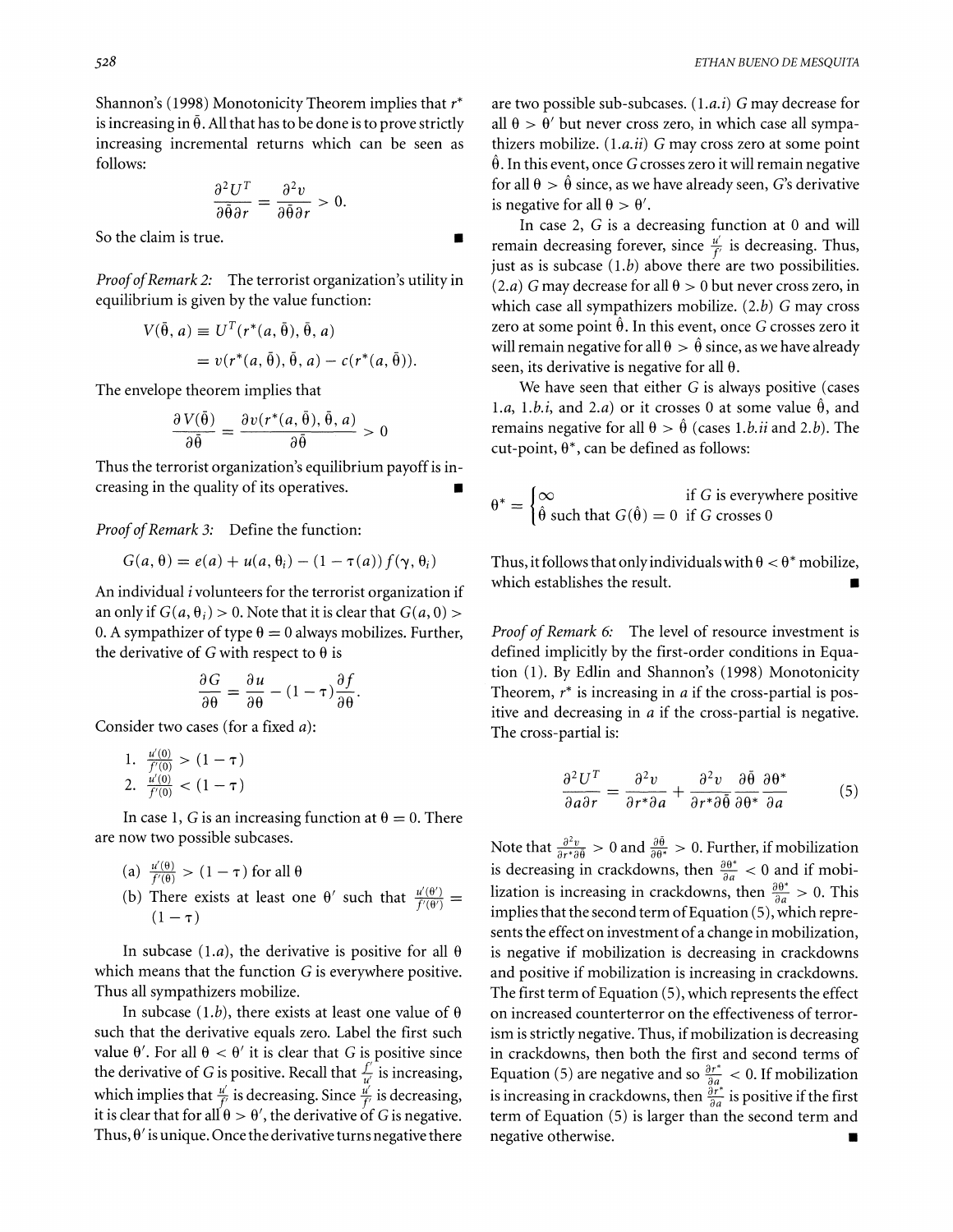*Proof of Proposition 2: a\** is defined implicitly by Equation  $(4)$ :

$$
\frac{\partial v}{\partial a} + \frac{\partial v}{\partial r^*} \frac{\partial r^*}{\partial a} + \frac{\partial \bar{\theta}}{\partial \theta^*} \frac{\partial \theta^*}{\partial a} \left( \frac{\partial v}{\partial \bar{\theta}} + \frac{\partial v}{\partial r^*} \frac{\partial r^*}{\partial \bar{\theta}} \right) + k'(a) = 0
$$

Further, Equation (2) demonstrates that when  $\tau(a) > \bar{\tau}(a)$  the actual effect of counterterrorism on mobilization (call it  $\frac{\partial \theta^*}{\partial q}$ ) is greater than the expected effect that the government used to solve the maximization problem  $(\frac{\partial \theta^*}{\partial a})$ . Call the solution to the maximization problem with this actual effect *a\*.* It is clear from Equation (4) that with this actual effect  $a^*$ . It is clear from Equation (<br> $\hat{a}^* < a^*$  because  $\frac{\partial \theta^*}{\partial a}$  is part of the marginal costs.

Recall that *a* is chosen to minimize the level of terrorism  $(v(r, \tilde{\theta}, a))$ . Thus, the fact that the optimal choice of counterterrorism *(a\*)* is less than the amount actually chosen  $(a^*)$  when  $\tau(a) > \bar{\tau}(a)$ , demonstrates that a decrease in counterterror would decrease the level of violence. An identical argument proves the result when  $\pi(a) < \bar{\pi}(a)$ .

## **References**

- Adams, James. 1987. "The Financing of Terror." In *Contemporary Research in Terrorism,* ed. Paul C. Wilkinson and Alasdair M. Stewart. Aberdeen: Aberdeen University Press, pp. 393-405.
- Atran, Scott. 2003. "Genesis of Suicide Terrorism." *Science*  299(March 7):1534-39.
- A1Qaeda. *TrainingManual.* Translation by the United States Department of Justice. Available at: http://www.usdoj.gov/ag/ trainingmanual.htm.
- Angrist, Joshua D. 1995. "The Economic Returns to Schooling in the West Bankand Gaza Strip." *American EconomicReview*  85(5):1065-87.
- Barro, Robert J. 2002. "The Myth that Poverty Breeds Terrorism." *Business Week,* June 10, p. 26.
- Bell, J. Bowyer. 1977. *Terror Out of Zion: Irgun Zvai Leumi,*  LEHI, and the Palestine Underground, 1929-1949. New York: St. Martin's Press.
- Berrebi, Claude. 2003. "Evidence About the Link Between Education, Poverty and Terrorism Among Palestinians." Princeton University Industrial Relations Sections Working Paper #477.
- Blomberg, S. Brock, Gregory D. Hess, and Akila Weerapana 2004. "Economic Conditions and Terrorism." *European Journal of Political Economy* 20(2):463-78.
- Bloom, Mia M. 2004. "Palestinian Suicide Bombing: Public Support, Market Share and Outbidding." *Political Science Quarterly* 119(1):61-88.
- Bueno de Mesquita, Ethan. 2005a. "Conciliation, Counterterrorism, and Patterns of Terrorist Violence." *International Organization* 59(1):145-76.
- Bueno de Mesquita, Ethan. 2005b. "The Terrorist Endgame: A Model with Moral Hazard and Learning." *Journal of Conflict Resolution* 49(2):237-58.
- Clark, Robert P. 1990. *Negotiating with ETA: Obstacles to Peace in the Basque Country,* 1975-1988 Las Vegas: University of Nevada Press.
- Crenshaw, Martha. 199 1. "How Terrorism Declines." *Terrorism and Political Violence* 3(3):379-99.
- de Figueiredo, Rui J. P., Jr., and Barry R. Weingast. 2001. "Vicious Cycles: Endogenous Political Extremism and Political Violence." Institute of Governmental Studies Working Paper #2001-9.
- DeNardo, James. 1985. *Power in Numbers: The Political Strategy of Protest and Rebellion.* Princeton: Princeton University Press.
- Drakos, Kostas, and Andreas Gofas. 2004. "The Determinants of Terrorist Activity: A Simple Model for Attack Occurrence across Space and Time." Presented at the Conference on the Political Economy of Terrorism, University of Southern California.
- Edlin, Aaron S., and Chris Shannon. 1998. "Strict Monotonicity in Comparative Statics." *Journal of Economic Theory*  81(1):201-19.
- Eisner, Jane. 2002. "Terrorism's Tenuous Link to Poverty." *Philadelphia Inquirer,* July 7.
- Enders, Walter, and Todd Sandler. 1993. "The Effectiveness of Anti-Terrorism Policies: Vector-Autoregression-Intervention Analysis." *American Political Science Review*  87(4):829-44.
- Francisco, Ronald A. 1995. "The Relationship between Coercion and Protest: An Empirical Evaluation in Three Coercive States." *Journal of Conflict Resolution* 39(2):263-82.
- Francisco, Ronald A. 1996. "Coercion and Protest: An Empirical Test in Two Democratic States." *American Journal of Political Science* 40(4): 1179-204.
- Funes, Maria J. 1998. "Social Responses to Political Violence in the Basque Country: Peace Movements and Their Audience." *Journal of Conflict Resolution* 42(4):493-5 10.
- Gurr, Ted Robert. 1970. *Why Men Rebel.* Princeton: Princeton University Press.
- Hassan, Nasra. 2001. "An Arsenal of Believers." *The New Yorker,*  November 19, pp. 36-41.
- Honaker, James. 2004. "Unemployment and Violence in Northern Ireland: A Missing Data Model for Ecological Inference." Presented at the Annual Meetings of the Midwest Political Science Association.
- Keller, Bill. 2002. "Springtime for Saddam." *The New York Times,* April 6, p. A15.
- Krueger, Alan B. 2003. "Poverty Doesn't Create Terrorists." *The New York Times,* May 29.
- Krueger, Alan B., and Jitka Maleckova. 2002. "The Economics and the Education of Suicide Bombers." *The New Republic,*  June, pp. 27-33.
- Krueger, Alan B., and Jitka Maleckova. 2003. "Education, Poverty, and Terrorism: Is There a Causal Connection?" *Journal of Economic Perspectives* 17(4):119-44.
- Kydd, Andrew, and Barbara F. Walter. 2002. "Sabotaging the Peace: The Politics of Extremist Violence." *International Organization* 56(2):263-96.